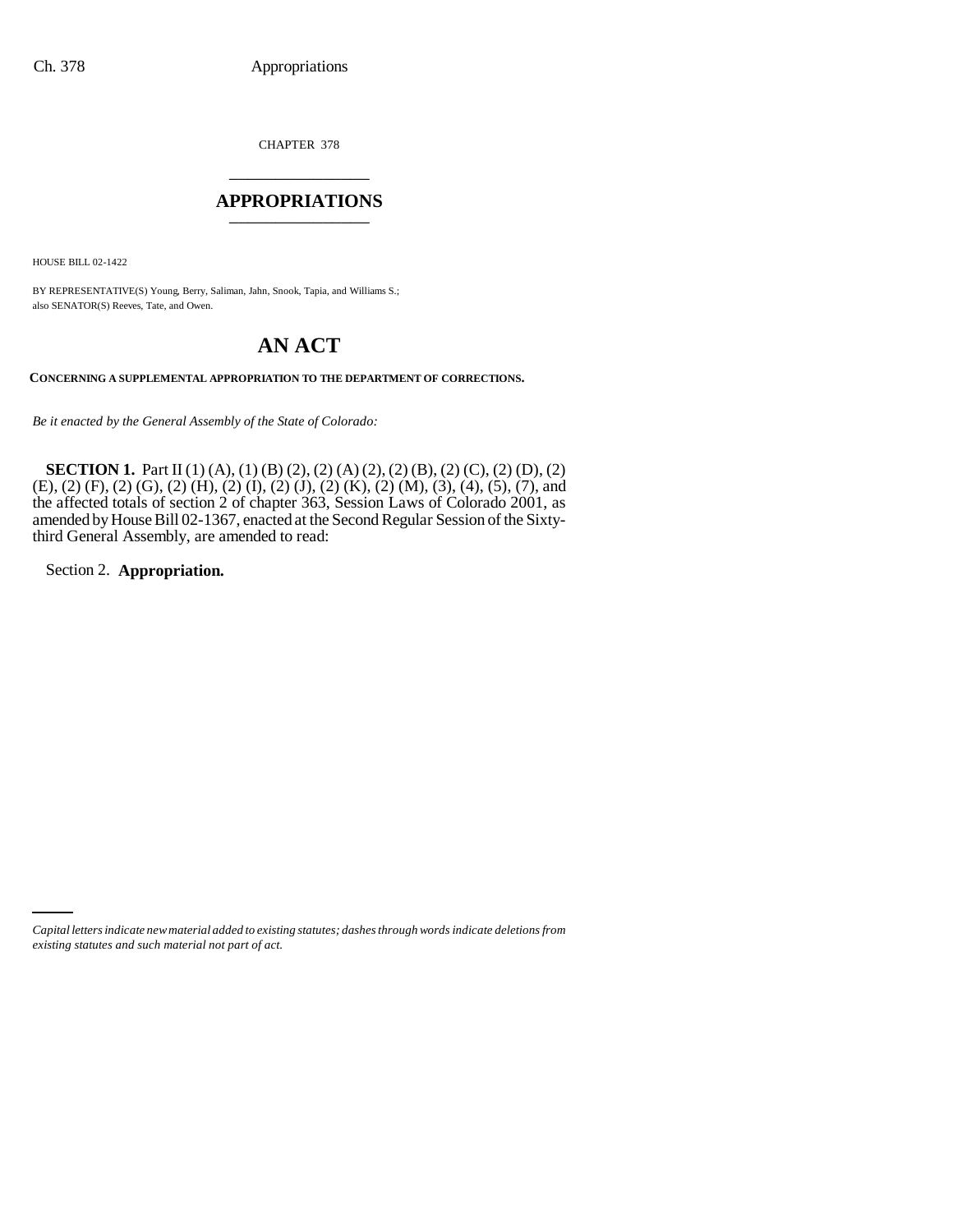|                                                           |                           |              | <b>APPROPRIATION FROM</b>     |                                                |                       |                                              |                                |  |
|-----------------------------------------------------------|---------------------------|--------------|-------------------------------|------------------------------------------------|-----------------------|----------------------------------------------|--------------------------------|--|
|                                                           | ITEM &<br><b>SUBTOTAL</b> | <b>TOTAL</b> | <b>GENERAL</b><br><b>FUND</b> | <b>GENERAL</b><br><b>FUND</b><br><b>EXEMPT</b> | CASH<br><b>FUNDS</b>  | <b>CASH</b><br><b>FUNDS</b><br><b>EXEMPT</b> | <b>FEDERAL</b><br><b>FUNDS</b> |  |
|                                                           | \$                        | $\$$         | \$                            | \$                                             | \$                    | \$                                           | \$                             |  |
|                                                           |                           |              |                               | <b>PART II</b>                                 |                       |                                              |                                |  |
|                                                           |                           |              | DEPARTMENT OF CORRECTIONS     |                                                |                       |                                              |                                |  |
| (1) MANAGEMENT                                            |                           |              |                               |                                                |                       |                                              |                                |  |
| (A) Executive Director's Office Subprogram <sup>6,7</sup> |                           |              |                               |                                                |                       |                                              |                                |  |
| <b>Personal Services</b>                                  | 4,160,992                 |              | 4,043,644                     |                                                | $51,076$ <sup>n</sup> | $66,272(T)^a$                                |                                |  |
|                                                           |                           |              | $(66.5$ FTE)                  |                                                | $(1.0$ FTE)           | $(1.7$ FTE)                                  |                                |  |
| Health, Life, and Dental                                  | 13,350,969                |              | 7,490,766 <sup>b</sup>        |                                                | $44,289^\circ$        | 5,815,914°                                   |                                |  |
| Short-term Disability                                     | 100,440                   |              | 96,680                        |                                                | $677^e$               | $3,083^d$                                    |                                |  |
| Salary Survey and Senior                                  |                           |              |                               |                                                |                       |                                              |                                |  |
| <b>Executive Service</b>                                  | 14,019,281                |              | 13,488,050                    |                                                | 117,419 <sup>f</sup>  | 413,812 <sup>g</sup>                         |                                |  |
|                                                           | 13,689,281                |              | 13,158,050                    |                                                |                       |                                              |                                |  |
| Anniversary Increases                                     | 5,032,433                 |              | 4,853,993                     |                                                | $37,920^h$            | $140,520^{\rm i}$                            |                                |  |
| Shift Differential                                        | 5,174,651                 |              | 5,119,421                     |                                                |                       | 55,230 <sup>d</sup>                          |                                |  |
| Workers' Compensation                                     | 2,785,479                 |              | 2,688,825                     |                                                | 11,763                | 84,891 <sup>d</sup>                          |                                |  |
| <b>Operating Expenses</b>                                 | 429,915                   |              | 420,719                       |                                                | 5.892 <sup>n</sup>    | $3,304(T)^k$                                 |                                |  |
|                                                           | 416,326                   |              | 407,130                       |                                                |                       |                                              |                                |  |
| Legal Services for 17,727                                 |                           |              |                               |                                                |                       |                                              |                                |  |
| hours                                                     | 1,583,745                 |              | 1,553,770                     |                                                | $3,635^{\circ}$       | $26,340$ <sup>d</sup>                        |                                |  |
| Payment to Risk                                           |                           |              |                               |                                                |                       |                                              |                                |  |
| Management and Property                                   |                           |              |                               |                                                |                       |                                              |                                |  |
| Funds                                                     | 994,271                   |              | 959,770                       |                                                | $4.199^{j}$           | $30,302$ <sup>d</sup>                        |                                |  |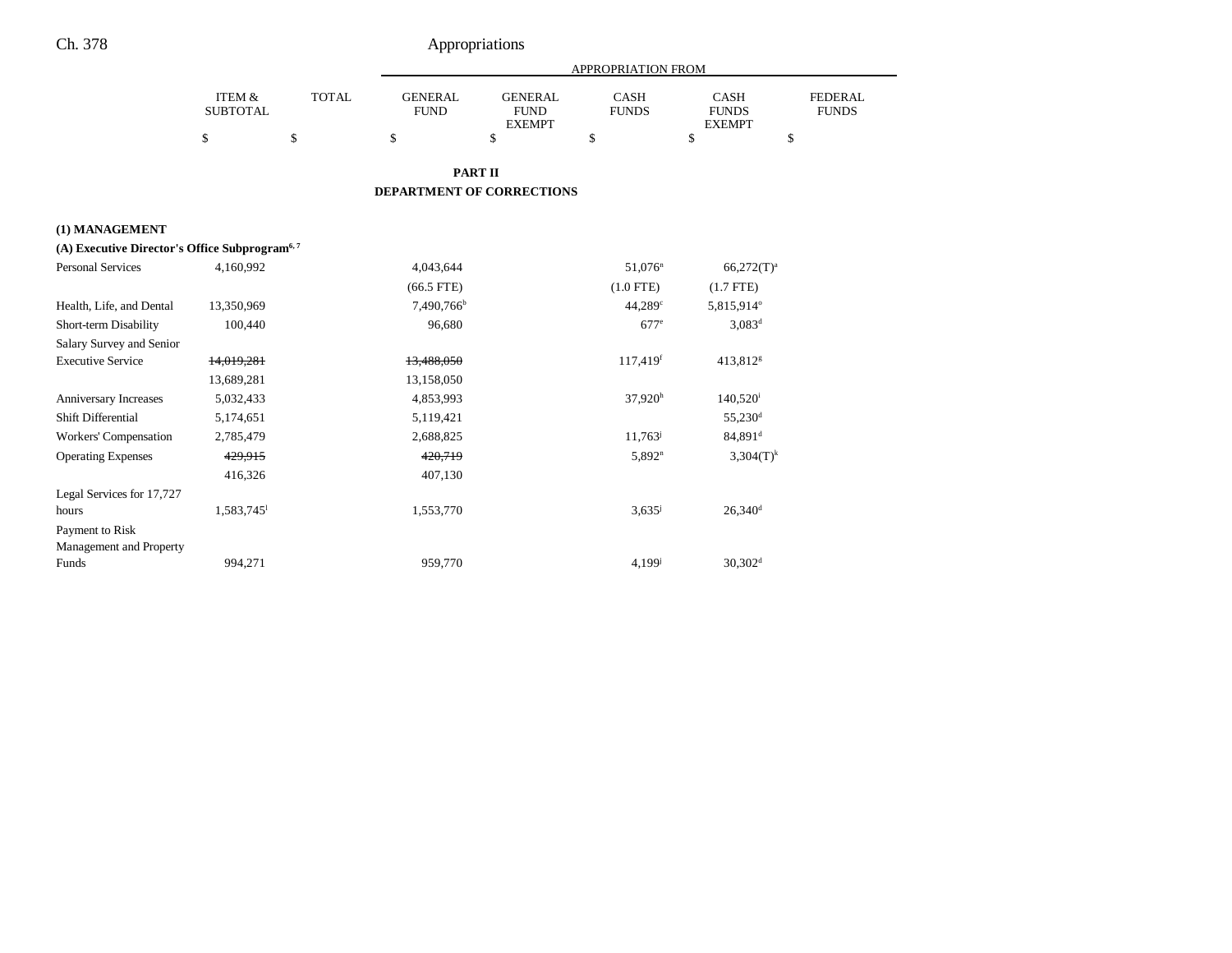| Leased Space   | 2,074,834  | $1,840,043^b$ | 3.150 <sup>m</sup> | $231,641$ <sup>c</sup> |
|----------------|------------|---------------|--------------------|------------------------|
| Start-up Costs | 9.860      | 9,860         |                    |                        |
|                | 49.716.870 |               |                    |                        |
|                |            |               |                    |                        |

a This amount shall be from State Victims Assistance and Law Enforcement funds appropriated in the Department of Public Safety, Division of Criminal Justice.

<sup>b</sup> Of these amounts, \$10,042 is exempt from the statutory limit on state General Fund appropriations pursuant to Section 24-75-201.1 (1)(a)(III)(A), C.R.S.

c Of this amount, \$42,081 shall be from sales revenues earned by the Canteen Operation and \$2,208 shall be from the Sex Offender Surcharge Fund.

d These amounts shall be from sales revenues earned by Correctional Industries.

49,716,870 49,373,281

e Of this amount, \$592 shall be from sales revenues earned by the Canteen Operation, \$65 shall be from the Drug Offender Surcharge Fund, and \$20 shall be from fees collected for monitoring private prisons.

f Of this amount, \$62,366 shall be from sales revenues earned by the Canteen Operation, \$37,557 shall be from fees collected for monitoring private prisons, \$12,295 shall be from the Drug Offender Surcharge Fund, \$2,197 shall be from inmate medical fees pursuant to Section 17-1-113, C.R.S., \$1,504 shall be from the Sex Offender Surcharge Fund, and \$1,500 shall be from restitution collected pursuant to Section 16-18.5-109(3), C.R.S.

g Of this amount, \$393,895 shall be from sales revenues earned by Correctional Industries and \$19,917(T) shall be from various grants.

h Of this amount, \$17,991 shall be from sales revenues earned by the Canteen Operation, \$12,185 shall be from fees collected for monitoring private prisons, \$5,019 shall be from the Drug Offender Surcharge Fund, and \$2,725 shall be from restitution collected pursuant to Section 16-18.5-109(3), C.R.S.

i Of this amount, \$133,938 shall be from sales revenues earned by Correctional Industries and \$6,582(T) shall be from various grants.

j These amounts shall be from sales revenues earned by the Canteen Operation.

k This amount shall be from State Victims Assistance and Law Enforcement funds appropriated in the Department of Public Safety, Division of Criminal Justice.

<sup>1</sup> Of this amount, \$1,035,799 shall be used to purchase 17,727 hours of legal services from the Department of Law, \$81,745 shall be used to contract for legal services from private firms for litigation at the Rifle Correctional Center, and \$466,201 shall be used to contract for legal services from private firms for litigation at the Trinidad Correctional Facility.

m This amount shall be from fees collected for monitoring private prisons.

<sup>n</sup> These amounts shall be from the Drug Offender Surcharge Fund.

<sup>o</sup> Of this amount, \$5,400,000 shall be from the undesignated fund balance for medical plans in the group benefit plans reserve fund created in section 24-50-613, C.R.S., and \$415,914 shall be from sales revenues earned by Correctional Industries.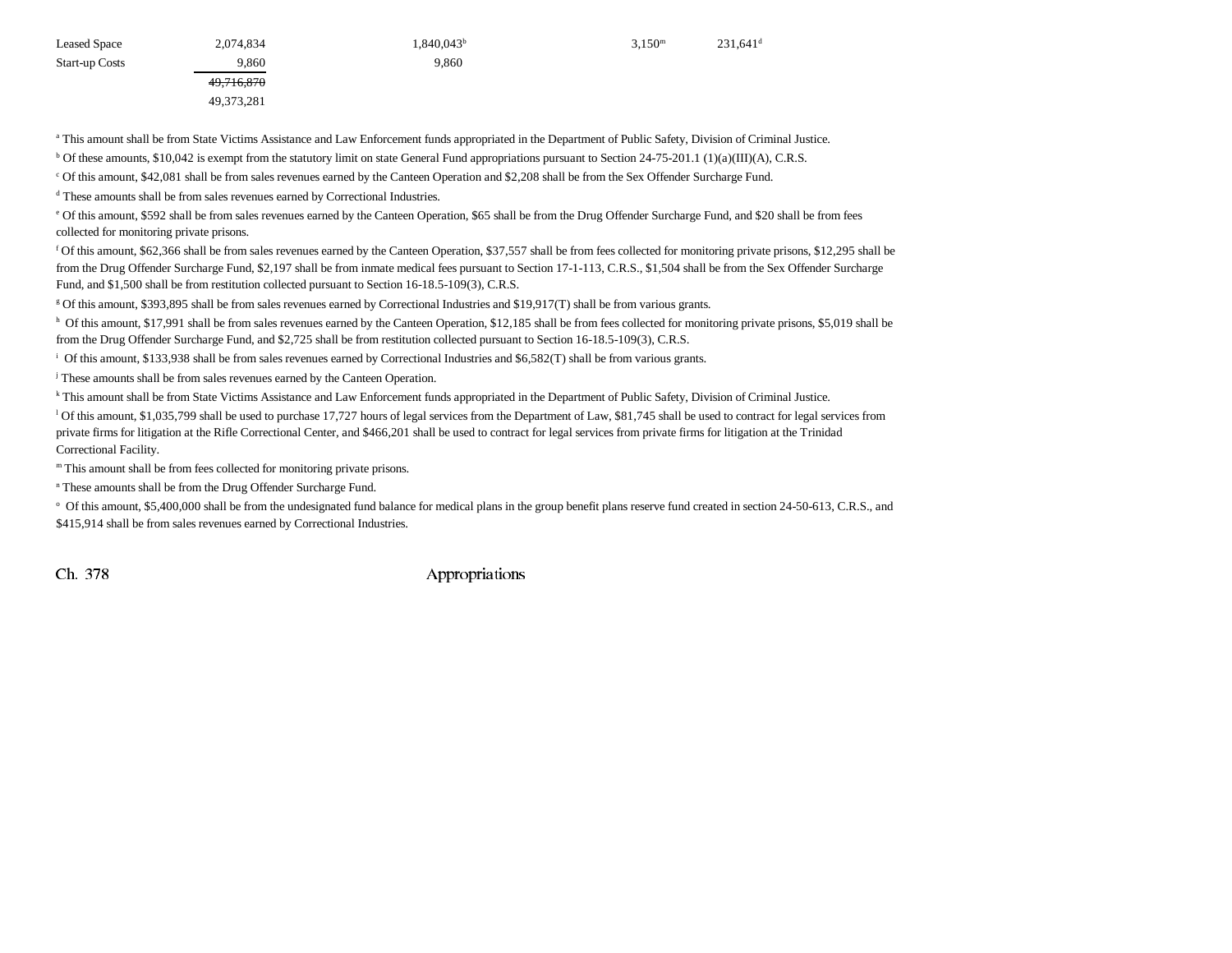| Ch. 378 | Appropriations |
|---------|----------------|
|---------|----------------|

|                                                                                                                                                                                           |                           |              | <b>APPROPRIATION FROM</b>     |                                                |                             |                                              |                                |  |
|-------------------------------------------------------------------------------------------------------------------------------------------------------------------------------------------|---------------------------|--------------|-------------------------------|------------------------------------------------|-----------------------------|----------------------------------------------|--------------------------------|--|
|                                                                                                                                                                                           | ITEM &<br><b>SUBTOTAL</b> | <b>TOTAL</b> | <b>GENERAL</b><br><b>FUND</b> | <b>GENERAL</b><br><b>FUND</b><br><b>EXEMPT</b> | <b>CASH</b><br><b>FUNDS</b> | <b>CASH</b><br><b>FUNDS</b><br><b>EXEMPT</b> | <b>FEDERAL</b><br><b>FUNDS</b> |  |
|                                                                                                                                                                                           | \$                        | \$           | \$                            | \$                                             | \$                          | \$                                           | \$                             |  |
|                                                                                                                                                                                           |                           |              |                               |                                                |                             |                                              |                                |  |
| (B) External Capacity Subprogram                                                                                                                                                          |                           |              |                               |                                                |                             |                                              |                                |  |
| (2) Payments to House State Prisoners                                                                                                                                                     |                           |              |                               |                                                |                             |                                              |                                |  |
| Local Jails <sup>8</sup>                                                                                                                                                                  | 5,051,551                 |              | 5,051,551                     |                                                |                             |                                              |                                |  |
| Private Facilities <sup>8, 9</sup>                                                                                                                                                        | 45.604.396                |              | 41,621,727                    |                                                |                             |                                              | 3,982,669 <sup>*</sup>         |  |
|                                                                                                                                                                                           |                           |              | 37,504,668                    |                                                |                             |                                              | 8,099,728 <sup>a</sup>         |  |
|                                                                                                                                                                                           | 50,655,947                |              |                               |                                                |                             |                                              |                                |  |
| <sup>a</sup> This amount shall be from a federal reimbursement for housing illegal aliens that is anticipated to be awarded in fiscal year 2001-02 and is subject to appropriation by the |                           |              |                               |                                                |                             |                                              |                                |  |
|                                                                                                                                                                                           |                           |              |                               |                                                |                             |                                              |                                |  |

sing illegal aliens that is anticipated to be awarded in fiscal year 2001-02 and is subject to appropriation by the General Assembly.

| <del>101,391,381</del> |  |
|------------------------|--|
| 101,047,792            |  |

# **(2) INSTITUTIONS**

|  | (A) Utilities Subprogram |
|--|--------------------------|
|  |                          |

| $(2)$ Utilities <sup>10</sup> | 12,776,574 | 12,259,818 | 516,756 |
|-------------------------------|------------|------------|---------|
|                               | 12.401.574 | 11.884.818 |         |

a This amount shall be from sales revenues earned by Correctional Industries.

**(B) Maintenance Subprogram**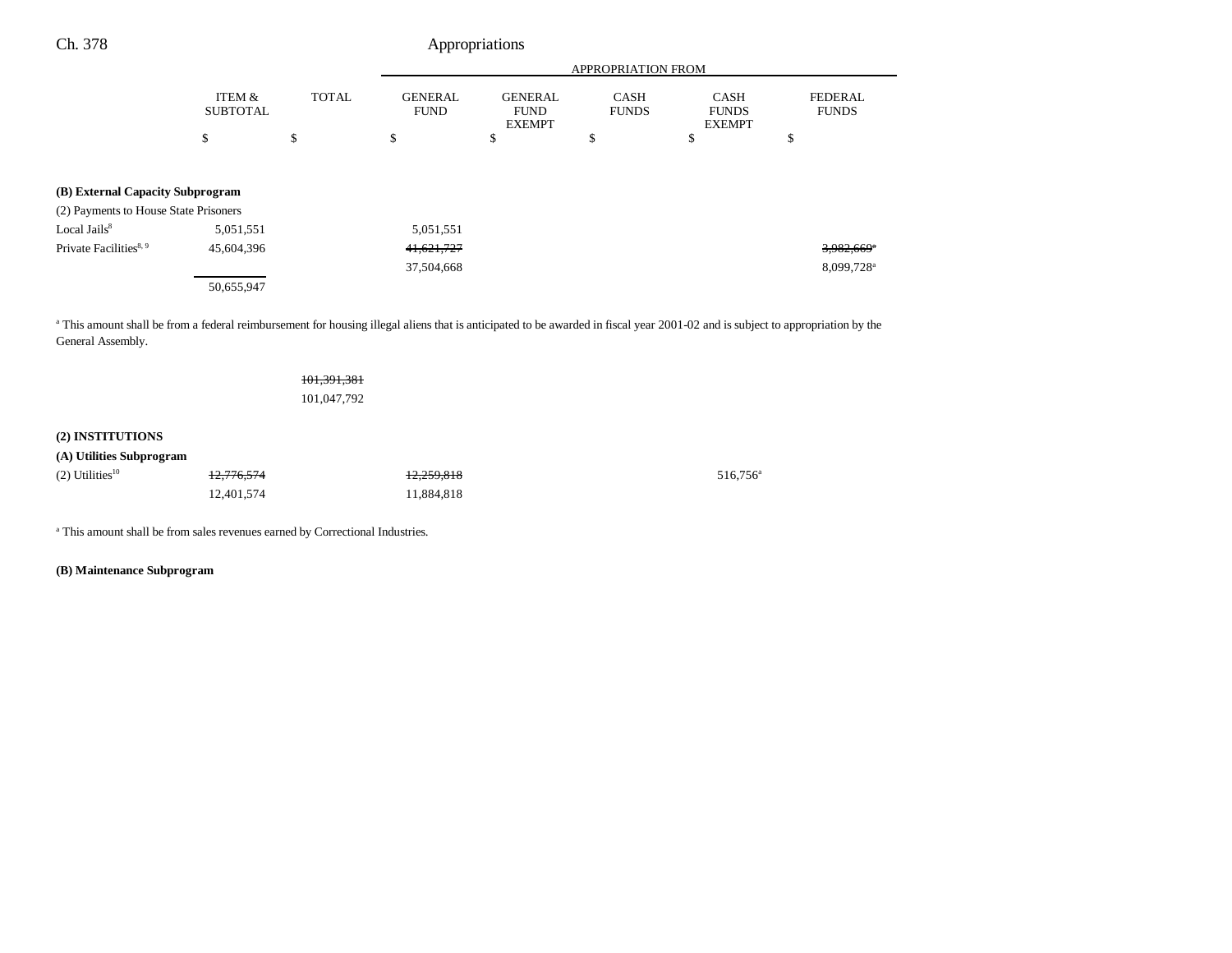| Personal Services                   | 13,278,290    |                          |             |                           |
|-------------------------------------|---------------|--------------------------|-------------|---------------------------|
|                                     | $(275.7$ FTE) |                          |             |                           |
| <b>Operating Expenses</b>           | 3,774,352     |                          |             |                           |
|                                     | 3,652,440     |                          |             |                           |
| <b>Purchase of Services</b>         | 136,606       |                          |             |                           |
|                                     | 17,189,248    | 17,189,248               |             |                           |
|                                     | 17,067,336    | 17,067,336               |             |                           |
| (C) Housing and Security Subprogram |               |                          |             |                           |
| Personal Services                   | 114,182,280   | 114,182,280 <sup>a</sup> |             |                           |
|                                     |               | $(2,714.7$ FTE)          |             |                           |
| <b>Operating Expenses</b>           | 1,543,369     | 1,543,369                |             |                           |
|                                     | 1,493,517     | 1,493,517                |             |                           |
| Fort Lyon Correctional              |               |                          |             |                           |
| Facility                            | 5,285,964     | 4,645,130                | $137,433^b$ | $503,401(T)$ <sup>c</sup> |
|                                     | 4,341,964     | 3,701,130                |             |                           |
|                                     |               | $(59.2$ FTE)             |             | $(1.5$ FTE)               |
|                                     | 121,011,613   |                          |             |                           |
|                                     | 120,017,761   |                          |             |                           |

<sup>a</sup> In addition to the funding provided in this line, it is the intent of the General Assembly that the Department of Corrections utilize the \$1,193,080 General Fund appropriation contained in Sections 17-1-120 (1)(c)(II), 17-1-122 (1)(b)(II), 17-1-124 (1)(c)(II), 17-1-126 (1)(b)(II), 17-1-127 (1)(b)(II), 17-1-128 (1)(b)(II), 17-1-129 (1)(b)(II), 17-1-130 (1)(b)(II), 17-1-131 (1)(b), and 17-1-132 (1)(b)(II), C.R.S., for these purposes.

b This amount shall be from payments for services provided to the Veterans Administration at the Fort Lyon Correctional Facility.

c This amount shall be from sales revenues to other state agencies earned by Correctional Industries.

#### **(D) Food Service Subprogram**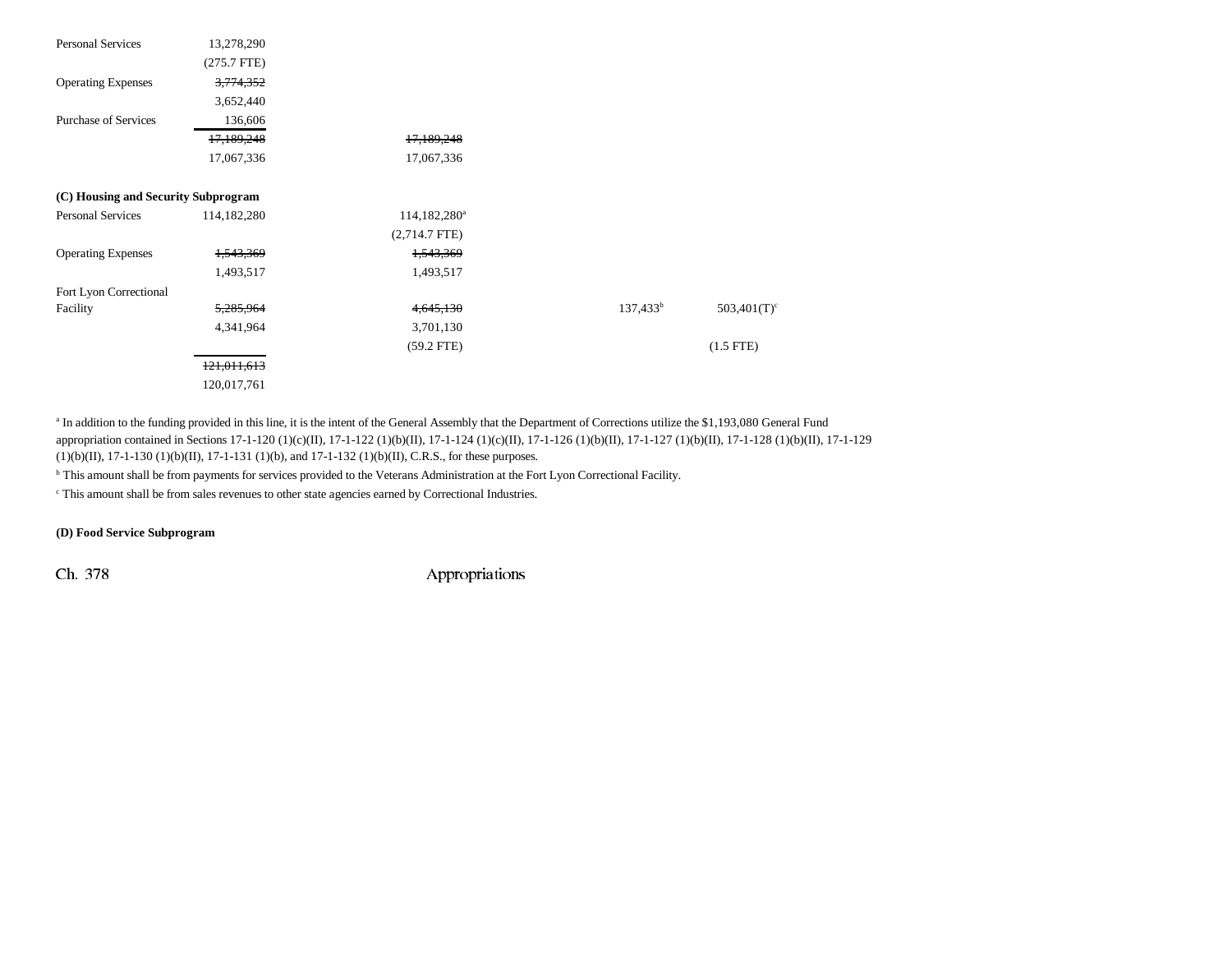|                                     |                                      |              | APPROPRIATION FROM            |                                                |                      |                                              |                                |
|-------------------------------------|--------------------------------------|--------------|-------------------------------|------------------------------------------------|----------------------|----------------------------------------------|--------------------------------|
|                                     | <b>ITEM &amp;</b><br><b>SUBTOTAL</b> | <b>TOTAL</b> | <b>GENERAL</b><br><b>FUND</b> | <b>GENERAL</b><br><b>FUND</b><br><b>EXEMPT</b> | CASH<br><b>FUNDS</b> | <b>CASH</b><br><b>FUNDS</b><br><b>EXEMPT</b> | <b>FEDERAL</b><br><b>FUNDS</b> |
|                                     | \$                                   | \$           | \$                            | \$                                             | \$                   | \$                                           | \$                             |
| <b>Personal Services</b>            | 11,071,765                           |              | 11,071,765                    |                                                |                      |                                              |                                |
|                                     |                                      |              | $(242.6$ FTE)                 |                                                |                      |                                              |                                |
| <b>Operating Expenses</b>           | 13,731,630                           |              | 13,651,630                    |                                                |                      |                                              | 80,000                         |
|                                     | 13,531,630                           |              | 13,451,630                    |                                                |                      |                                              |                                |
| <b>Purchase of Services</b>         | 505,480                              |              | 505,480                       |                                                |                      |                                              |                                |
|                                     | 25,308,875                           |              |                               |                                                |                      |                                              |                                |
|                                     | 25,108,875                           |              |                               |                                                |                      |                                              |                                |
|                                     |                                      |              |                               |                                                |                      |                                              |                                |
| (E) Medical Services Subprogram     |                                      |              |                               |                                                |                      |                                              |                                |
| <b>Personal Services</b>            | 17,871,959                           |              | 17,828,680                    |                                                | 43,279 <sup>a</sup>  |                                              |                                |
|                                     |                                      |              | (344.9 FTE)                   |                                                | $(0.8$ FTE)          |                                              |                                |
| <b>Operating Expenses</b>           | 2,078,276                            |              | 2,078,276                     |                                                |                      |                                              |                                |
|                                     | 1,828,276                            |              | 1,828,276                     |                                                |                      |                                              |                                |
| Purchase of                         |                                      |              |                               |                                                |                      |                                              |                                |
| Pharmaceuticals                     | 6,229,493                            |              | 6,229,493                     |                                                |                      |                                              |                                |
| Purchase of Medical                 |                                      |              |                               |                                                |                      |                                              |                                |
| Services from Other                 |                                      |              |                               |                                                |                      |                                              |                                |
| <b>Medical Facilities</b>           | 18,455,115                           |              | 18,455,115                    |                                                |                      |                                              |                                |
| <b>Service Contracts</b>            | 1,855,597                            |              | 1,855,597                     |                                                |                      |                                              |                                |
| <b>Clinical Services Electronic</b> |                                      |              |                               |                                                |                      |                                              |                                |
| <b>Health Records</b>               | 146,763                              |              |                               |                                                |                      | $146,763(T)$ <sup>b</sup>                    |                                |
|                                     | 46,637,203                           |              |                               |                                                |                      |                                              |                                |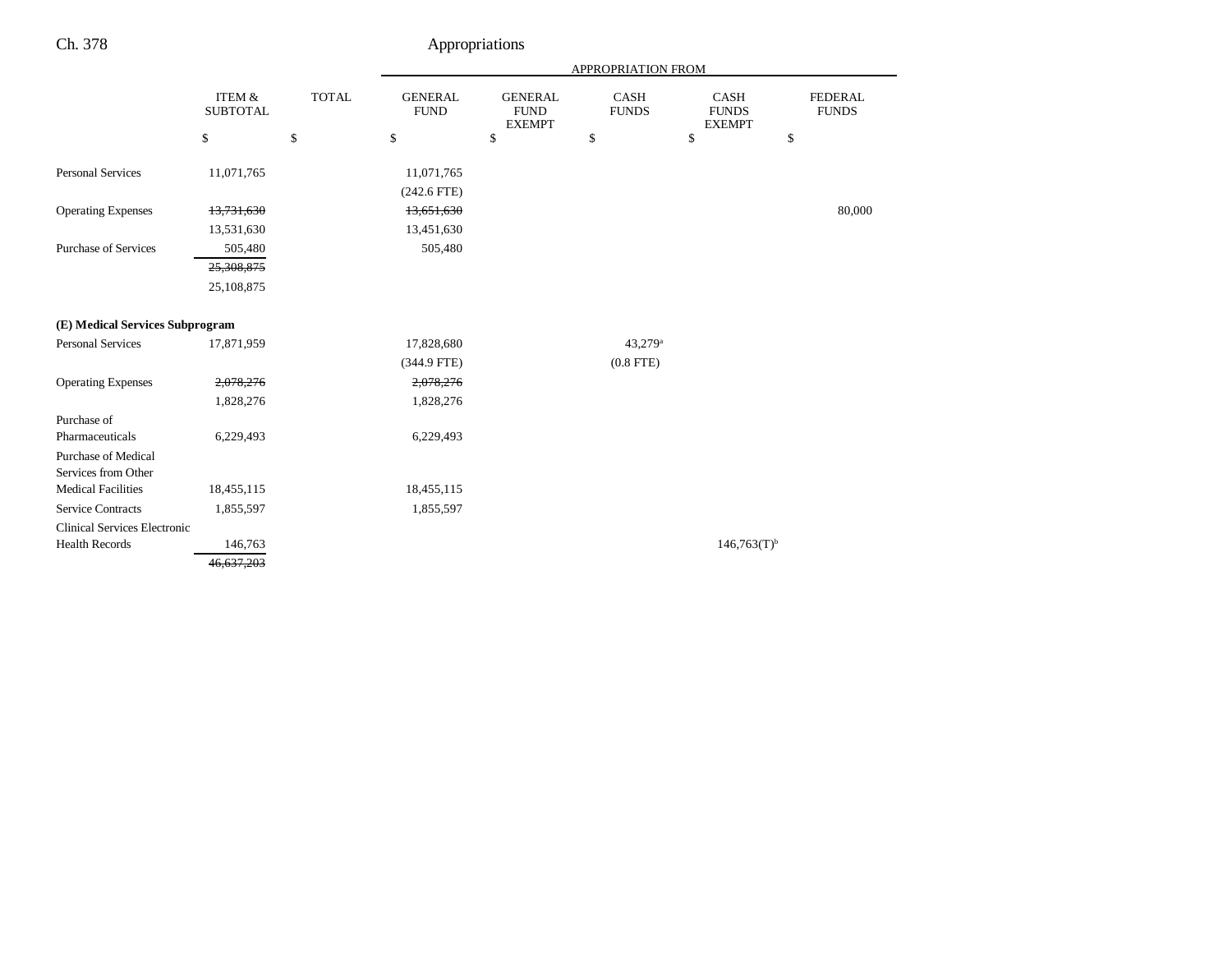#### 46,387,203

<sup>a</sup> This amount shall be from inmate medical fees pursuant to Section 17-1-113, C.R.S.

b This amount shall be from federal funds appropriated to the Department of Public Safety, Division of Criminal Justice.

#### **(F) Laundry Subprogram**

| <b>Personal Services</b>  | 1,621,263    |           |
|---------------------------|--------------|-----------|
|                           | $(34.3$ FTE) |           |
| <b>Operating Expenses</b> | 1,651,988    |           |
|                           | 1,598,629    |           |
|                           | 3,273,251    | 3,273,251 |
|                           | 3,219,892    | 3,219,892 |
|                           |              |           |

# **(G) Superintendents Subprogram**

| 10,882,603            |                       |
|-----------------------|-----------------------|
| $(210.6$ FTE)         |                       |
| 3,061,656             |                       |
| 2,954,585             |                       |
| 823,932               |                       |
| 665,932               |                       |
| 668,888               |                       |
| 512,888               |                       |
| <del>15,437,079</del> | <del>15.437.079</del> |
| 15,016,008            | 15,016,008            |
|                       |                       |

# **(H) Boot Camp Subprogram**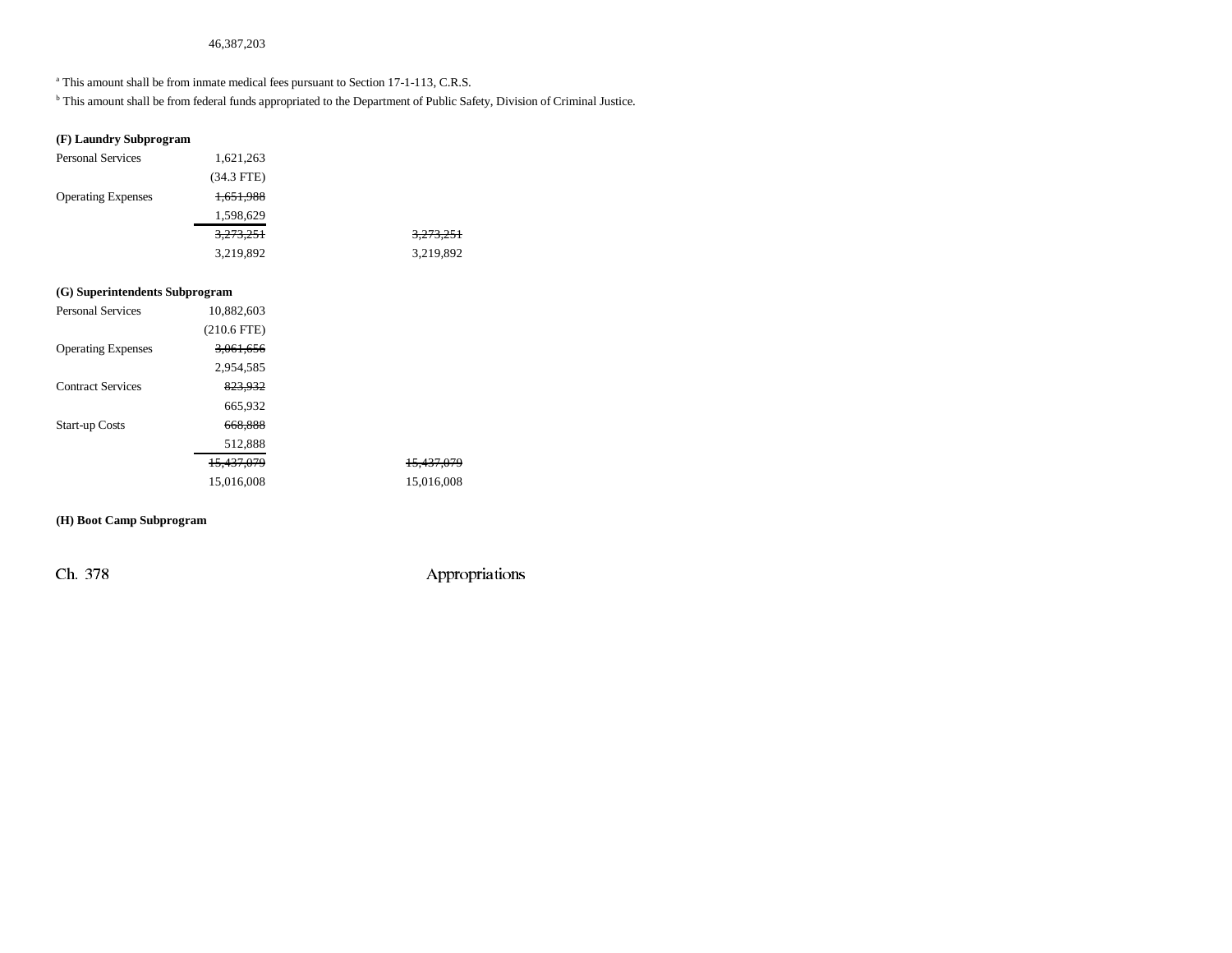|                                         |                                      |              | APPROPRIATION FROM            |                                                |                             |                                       |                                |  |
|-----------------------------------------|--------------------------------------|--------------|-------------------------------|------------------------------------------------|-----------------------------|---------------------------------------|--------------------------------|--|
|                                         | <b>ITEM &amp;</b><br><b>SUBTOTAL</b> | <b>TOTAL</b> | <b>GENERAL</b><br><b>FUND</b> | <b>GENERAL</b><br><b>FUND</b><br><b>EXEMPT</b> | <b>CASH</b><br><b>FUNDS</b> | CASH<br><b>FUNDS</b><br><b>EXEMPT</b> | <b>FEDERAL</b><br><b>FUNDS</b> |  |
|                                         | \$                                   | \$           | $\mathbb{S}$                  | $\$$                                           | \$                          | \$                                    | \$                             |  |
| <b>Personal Services</b>                | 1,736,021                            |              |                               |                                                |                             |                                       |                                |  |
|                                         | (39.0 FTE)                           |              |                               |                                                |                             |                                       |                                |  |
| <b>Operating Expenses</b>               | 59,749                               |              |                               |                                                |                             |                                       |                                |  |
|                                         | 57,819                               |              |                               |                                                |                             |                                       |                                |  |
|                                         | 1,795,770                            |              | 1,795,770                     |                                                |                             |                                       |                                |  |
|                                         | 1,793,840                            |              | 1,793,840                     |                                                |                             |                                       |                                |  |
| (I) Youthful Offender System Subprogram |                                      |              |                               |                                                |                             |                                       |                                |  |
| <b>Personal Services</b>                | 9,162,923                            |              |                               |                                                |                             |                                       |                                |  |
|                                         | $(202.7$ FTE)                        |              |                               |                                                |                             |                                       |                                |  |
| <b>Operating Expenses</b>               | 238,105                              |              |                               |                                                |                             |                                       |                                |  |
|                                         | 230,414                              |              |                               |                                                |                             |                                       |                                |  |
| <b>Contract Services</b>                | 239,470                              |              |                               |                                                |                             |                                       |                                |  |
| <b>Purchase of Services</b>             | 1,136,658                            |              |                               |                                                |                             |                                       |                                |  |
|                                         | 10,777,156                           |              | 10,777,156                    |                                                |                             |                                       |                                |  |
|                                         | 10,769,465                           |              | 10,769,465                    |                                                |                             |                                       |                                |  |
| (J) Case Management Subprogram          |                                      |              |                               |                                                |                             |                                       |                                |  |
| <b>Personal Services</b>                | 11,767,254                           |              |                               |                                                |                             |                                       |                                |  |
|                                         | $(232.6$ FTE)                        |              |                               |                                                |                             |                                       |                                |  |
| <b>Operating Expenses</b>               | 133,828                              |              |                               |                                                |                             |                                       |                                |  |
|                                         | 129,505                              |              |                               |                                                |                             |                                       |                                |  |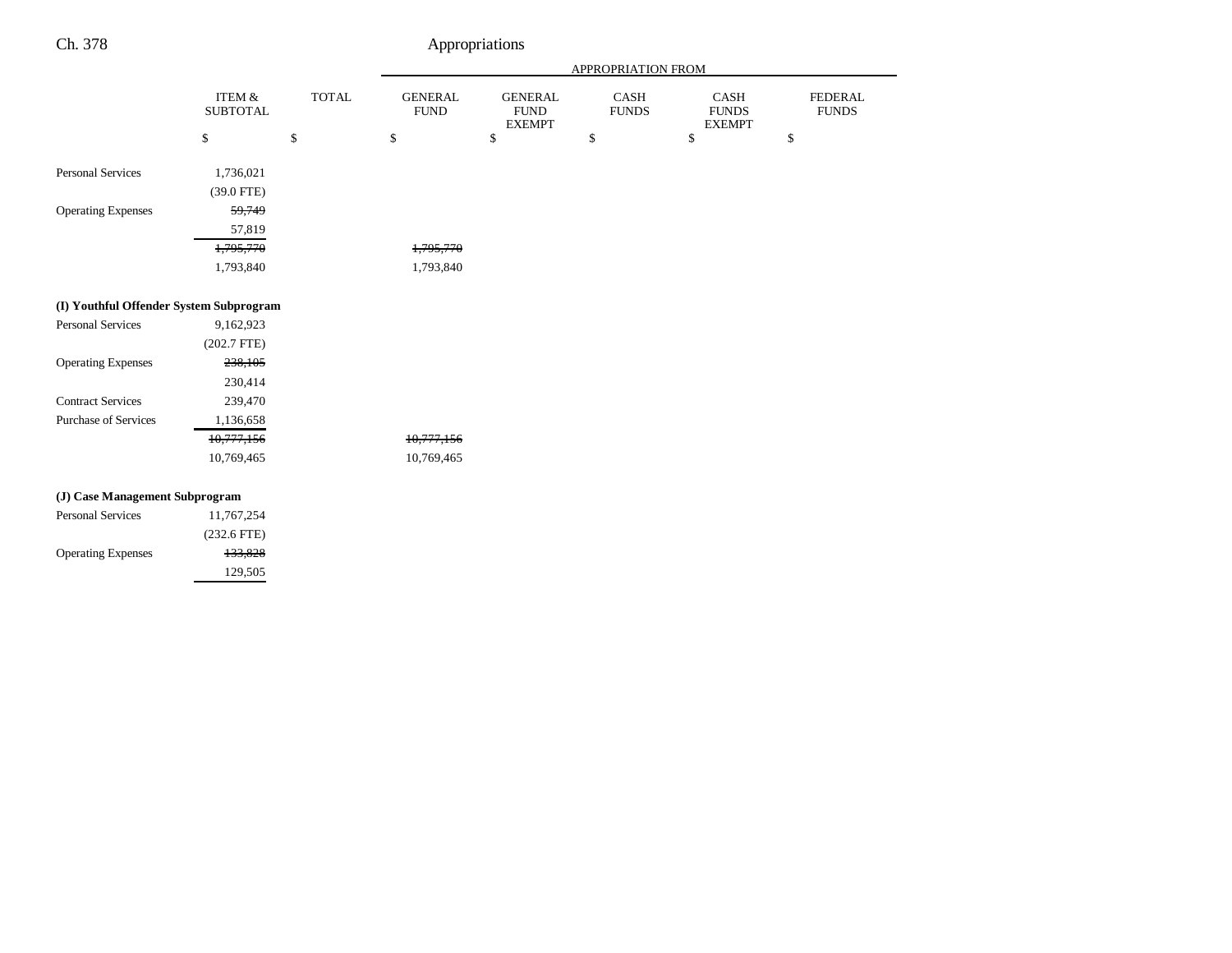| <del>11,901,082</del> | H <sub>.</sub> 901,082 |
|-----------------------|------------------------|
| 11,896,759            | 11,896,759             |

# **(K) Mental Health Subprogram**

| <b>Personal Services</b>         | 3,678,922    |           |
|----------------------------------|--------------|-----------|
|                                  | $(63.8$ FTE) |           |
| <b>Operating Expenses</b>        | 49,353       |           |
|                                  | 47,759       |           |
| <b>Medical Contract Services</b> | 1,161,551    |           |
|                                  | 4.889.826    | 4.889.826 |
|                                  | 4,888,232    | 4,888,232 |

# **(M) San Carlos Subprogram**

| <b>Personal Services</b>  | 11,268,090    |            |
|---------------------------|---------------|------------|
|                           | $(223.4$ FTE) |            |
| <b>Operating Expenses</b> | 236,928       |            |
|                           | 228,476       |            |
| <b>Service Contracts</b>  | 573,609       |            |
|                           | 12,078,627    | 12,078,627 |
|                           | 12,070,175    | 12,070,175 |

# 286,857,079

284,417,895

# **(3) SUPPORT**

**SERVICES**

# **(A) Business Operations Subprogram**

Ch. 378 Appropriations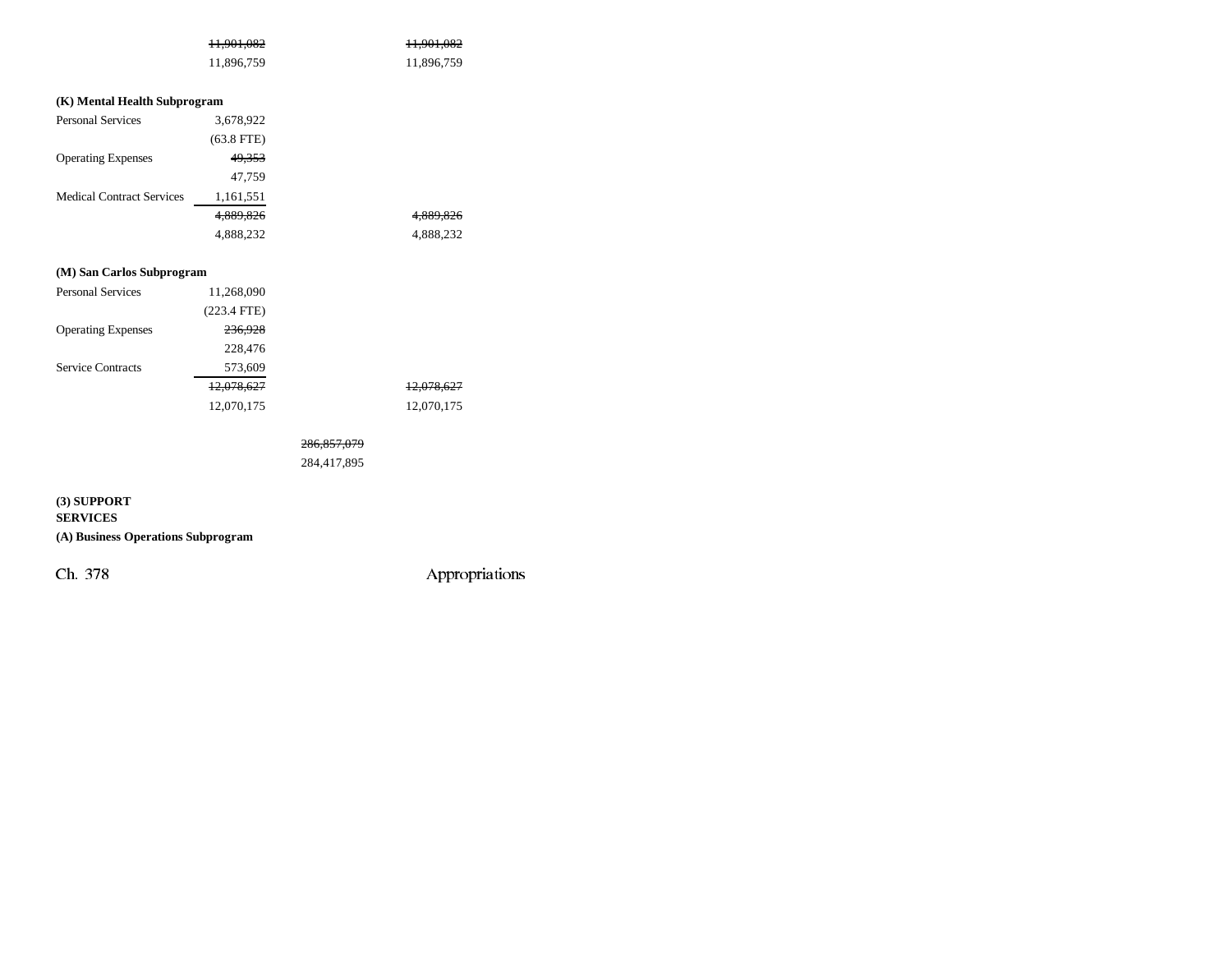|                           |                           |              | APPROPRIATION FROM            |                                                |                             |                                              |                                |
|---------------------------|---------------------------|--------------|-------------------------------|------------------------------------------------|-----------------------------|----------------------------------------------|--------------------------------|
|                           | ITEM &<br><b>SUBTOTAL</b> | <b>TOTAL</b> | <b>GENERAL</b><br><b>FUND</b> | <b>GENERAL</b><br><b>FUND</b><br><b>EXEMPT</b> | <b>CASH</b><br><b>FUNDS</b> | <b>CASH</b><br><b>FUNDS</b><br><b>EXEMPT</b> | <b>FEDERAL</b><br><b>FUNDS</b> |
|                           | \$                        | \$           | \$                            | \$                                             | \$                          | \$                                           | \$                             |
| <b>Personal Services</b>  | 5,486,557                 |              | 4,869,481                     |                                                | 536,970 <sup>a</sup>        | $80,106(T)$ <sup>b</sup>                     |                                |
|                           |                           |              | $(109.9 \text{ FTE})$         |                                                | $(12.1$ FTE)                | $(1.8$ FTE)                                  |                                |
| <b>Operating Expenses</b> | 246,193                   |              | 246,193                       |                                                |                             |                                              |                                |
|                           | 238,241                   |              | 238,241                       |                                                |                             |                                              |                                |
| <b>Start-up Costs</b>     | 7,516                     |              | 7,516                         |                                                |                             |                                              |                                |
|                           | 5,740,266                 |              |                               |                                                |                             |                                              |                                |
|                           | 5,732,314                 |              |                               |                                                |                             |                                              |                                |

<sup>a</sup> Of this amount, \$34,153 shall be from restitution collected pursuant to Section 16-18.5-109 (3), C.R.S., and \$502,817(T) shall be from sales revenues earned by Correctional Industries. For informational purposes, of the sales revenues earned by Correctional Industries, \$29,056 shall be used for statewide indirect costs and \$473,761 shall be used for departmental indirect costs.

<sup>b</sup> This amount shall be from sales revenues earned by the Canteen Operation. For informational purposes, of the sales revenues earned by the Canteen Operation, \$14,457 shall be used for statewide indirect costs and \$65,649 shall be used for departmental indirect costs.

#### **(B) Personnel Subprogram**

| <b>Personal Services</b>  | 1,477,776    |           |
|---------------------------|--------------|-----------|
|                           | $(35.0$ FTE) |           |
| <b>Operating Expenses</b> | 98,865       |           |
|                           | 95,672       |           |
|                           | 1,576,641    | 1,576,641 |
|                           | 1,573,448    | 1,573,448 |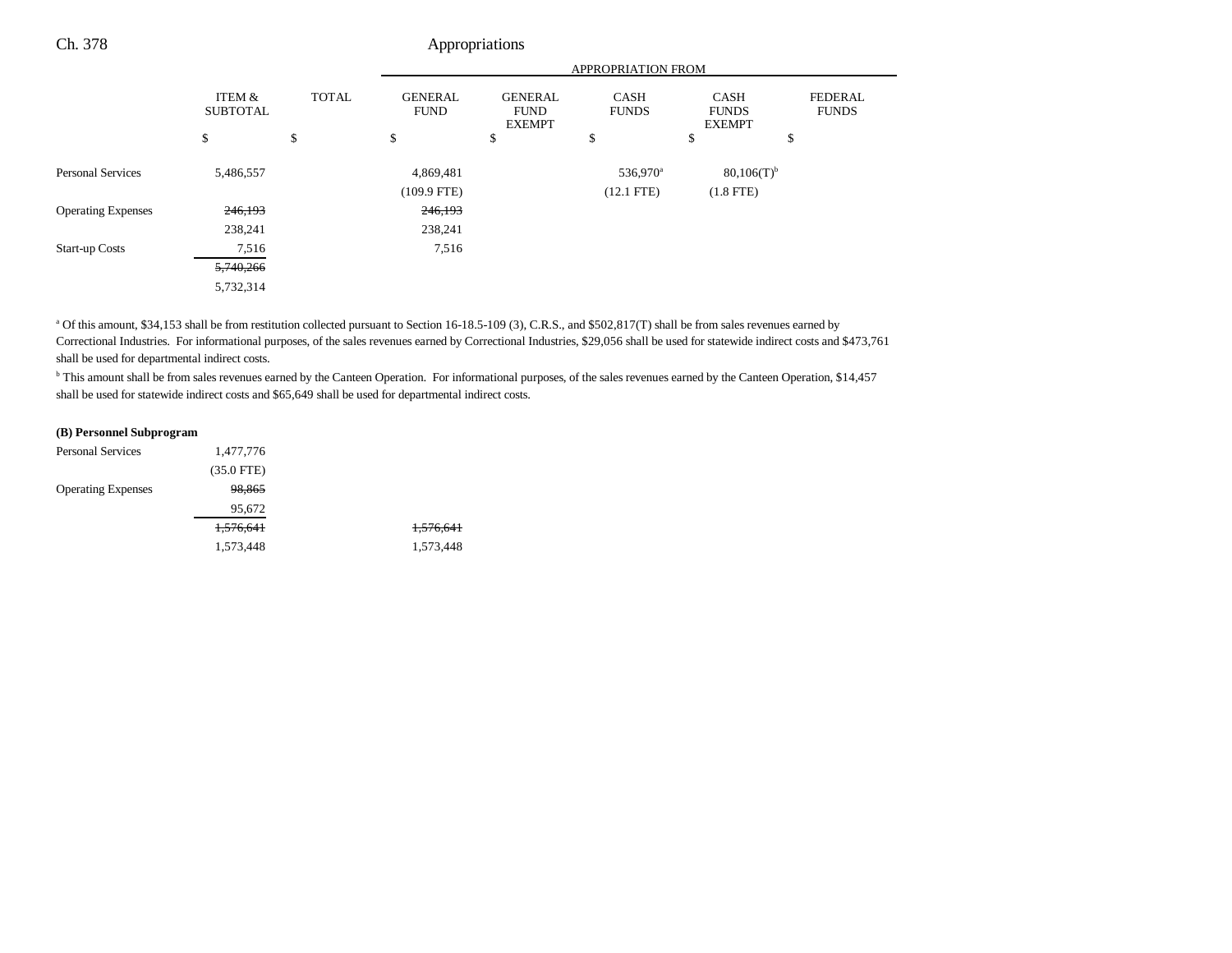| (C) Offender Services Subprogram |                      |                        |                    |
|----------------------------------|----------------------|------------------------|--------------------|
| <b>Personal Services</b>         | 1,670,503            |                        |                    |
|                                  | $(39.3$ FTE)         |                        |                    |
| <b>Operating Expenses</b>        | 55,052               |                        |                    |
|                                  | 53,274               |                        |                    |
| <b>Start-up Costs</b>            | 3,758                |                        |                    |
|                                  | <del>1,729,313</del> | <del>1,729,313</del>   |                    |
|                                  | 1,727,535            | 1,727,535              |                    |
| (D) Communications Subprogram    |                      |                        |                    |
| Personal Services                | 528,006              | 528,006                |                    |
|                                  |                      | $(10.4$ FTE)           |                    |
| <b>Operating Expenses</b>        | 1,061,440            | 1,059,640 <sup>e</sup> | 1,800 <sup>b</sup> |
|                                  | 1,027,155            | $1,025,355^{\circ}$    |                    |
| <b>Dispatch Services</b>         | 144,880              | 144,880                |                    |
| <b>Start-up Costs</b>            | 40,000               | 40,000                 |                    |
|                                  | 1,774,326            |                        |                    |
|                                  | 1,740,041            |                        |                    |

<sup>a</sup> Of this amount, \$1,200 is exempt from the statutory limit on General Fund appropriations pursuant to Section 24-75-201.1 (1)(a)(III)(A), C.R.S.

 $<sup>b</sup>$  This amount shall be from fees collected for monitoring private prisons.</sup>

# **(E) Transportation Subprogram**

| <b>Personal Services</b>  | 1.250.701 | 1.250.701    |
|---------------------------|-----------|--------------|
|                           |           | $(29.0$ FTE) |
| <b>Operating Expenses</b> | 168.999   | 168.999      |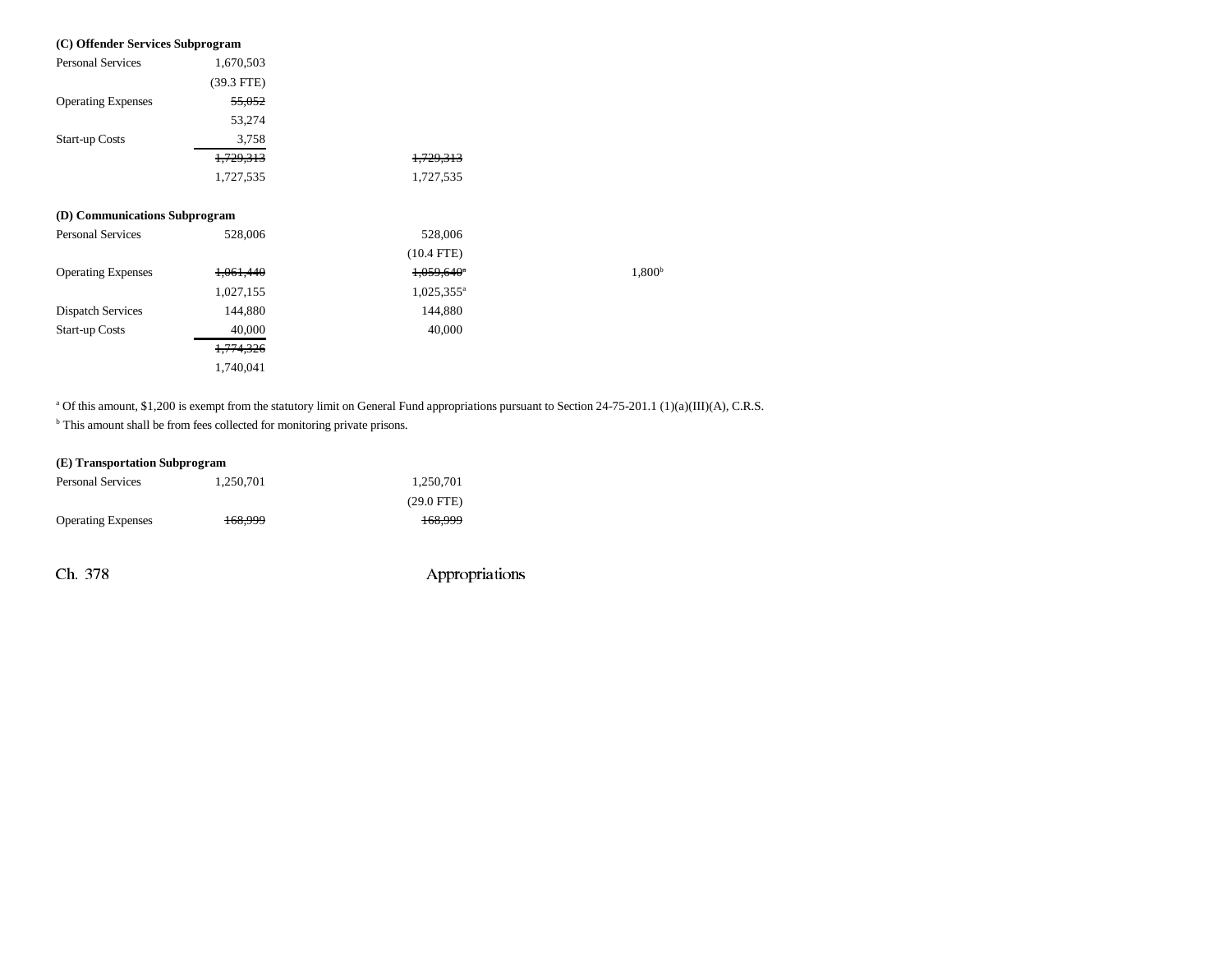|                               |                           |              | <b>APPROPRIATION FROM</b>                                                       |    |                             |                                              |                                |
|-------------------------------|---------------------------|--------------|---------------------------------------------------------------------------------|----|-----------------------------|----------------------------------------------|--------------------------------|
|                               | ITEM &<br><b>SUBTOTAL</b> | <b>TOTAL</b> | <b>GENERAL</b><br><b>GENERAL</b><br><b>FUND</b><br><b>FUND</b><br><b>EXEMPT</b> |    | <b>CASH</b><br><b>FUNDS</b> | <b>CASH</b><br><b>FUNDS</b><br><b>EXEMPT</b> | <b>FEDERAL</b><br><b>FUNDS</b> |
|                               | \$                        | \$           | \$                                                                              | \$ | \$                          | \$                                           | \$                             |
|                               | 163,540                   |              | 163,540                                                                         |    |                             |                                              |                                |
| <b>Vehicle Lease Payments</b> | 2,187,610                 |              | 2,060,955                                                                       |    | $26,241$ <sup>a</sup>       | $100,414$ <sup>b</sup>                       |                                |
| <b>Start-up Costs</b>         | 6,956                     |              | 6,956                                                                           |    |                             |                                              |                                |
|                               | 3,614,266                 |              |                                                                                 |    |                             |                                              |                                |
|                               | 3,608,807                 |              |                                                                                 |    |                             |                                              |                                |

<sup>a</sup> Of this amount, \$18,054 shall be from fees collected for monitoring private prisons and \$8,187 shall be from sales revenues earned by the Canteen Operation.

b This amount shall be from sales revenues earned by Correctional Industries.

# **(F) Training Subprogram**

| <b>Personal Services</b>                         | 1,581,459    |                      |
|--------------------------------------------------|--------------|----------------------|
|                                                  | $(30.1$ FTE) |                      |
| <b>Operating Expenses</b>                        | 261.679      |                      |
|                                                  | 253,227      |                      |
| <b>Advanced Special Training</b>                 | 101,515      |                      |
|                                                  | 56,515       |                      |
| <b>Start-up Costs</b>                            | 7,150        |                      |
|                                                  | 1.951.803    | <del>1.951.803</del> |
|                                                  | 1.898.351    | 1.898.351            |
| (G) Information Systems Subprogram <sup>11</sup> |              |                      |
| <b>Personal Services</b>                         | 2,062,558    | 2,062,558            |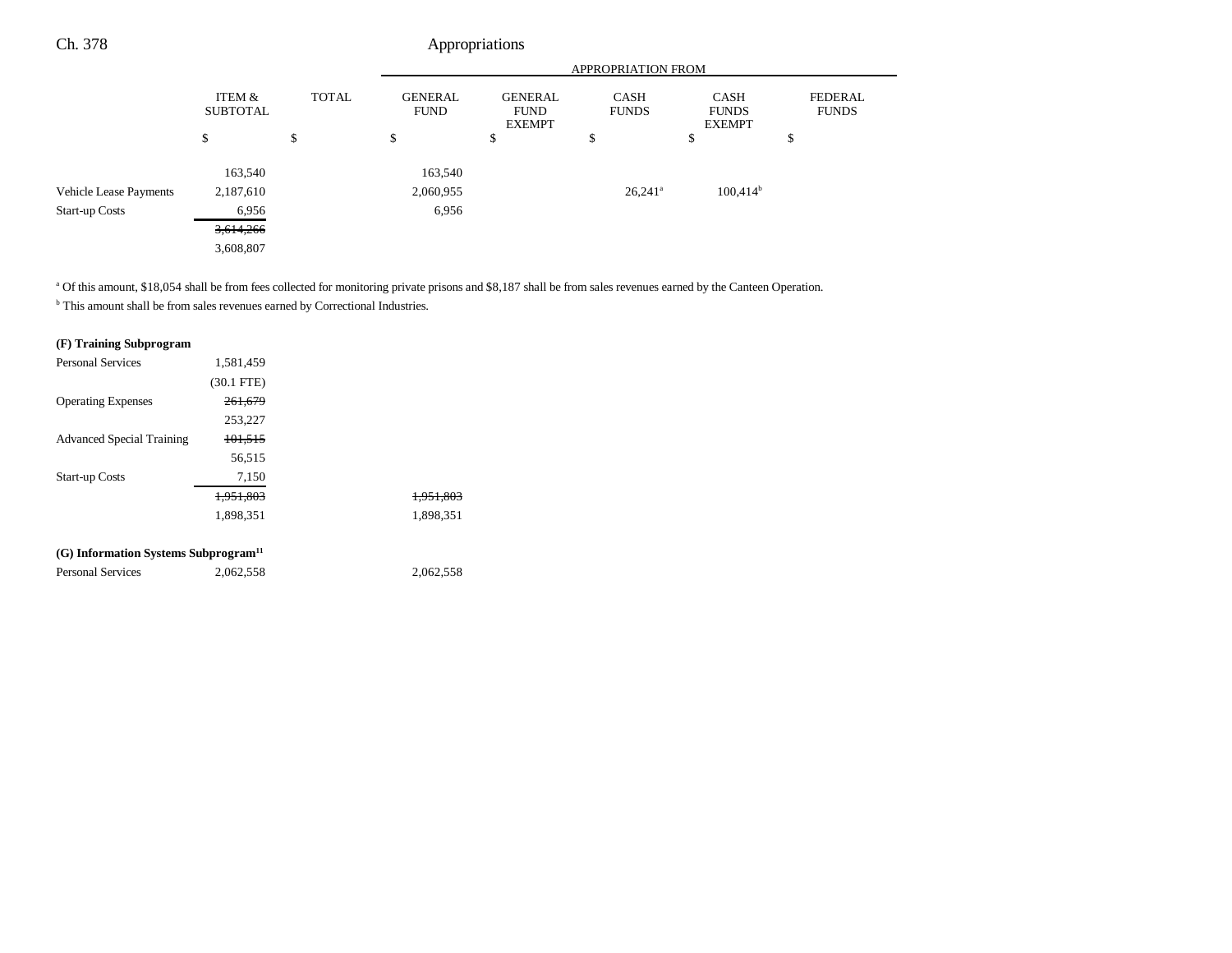|                               |           | $(39.5$ FTE) |
|-------------------------------|-----------|--------------|
| <b>Operating Expenses</b>     | 967,054   | 873,010      |
|                               | 938,856   | 844,812      |
| Purchase of Services from     |           |              |
| <b>Computer Center</b>        | 32,267    | 32,267       |
| <b>Information Technology</b> |           |              |
| Projects                      | 6,058     | 6,058        |
|                               | 3,067,937 |              |
|                               | 3,039,739 |              |

<sup>a</sup> This amount shall be transfers from other operating expense line items in the department.

# **(H) Facility Services Subprogram** Personal Services 1,647,536 (28.6 FTE) Operating Expenses 150,656 145,790 1,798,192 1,798,192 1,793,326 1,793,326

# 21,252,744

21,113,561

# **(4) INMATE**

#### **PROGRAMS**

**(A) Labor Subprogram** Personal Services 4,769,897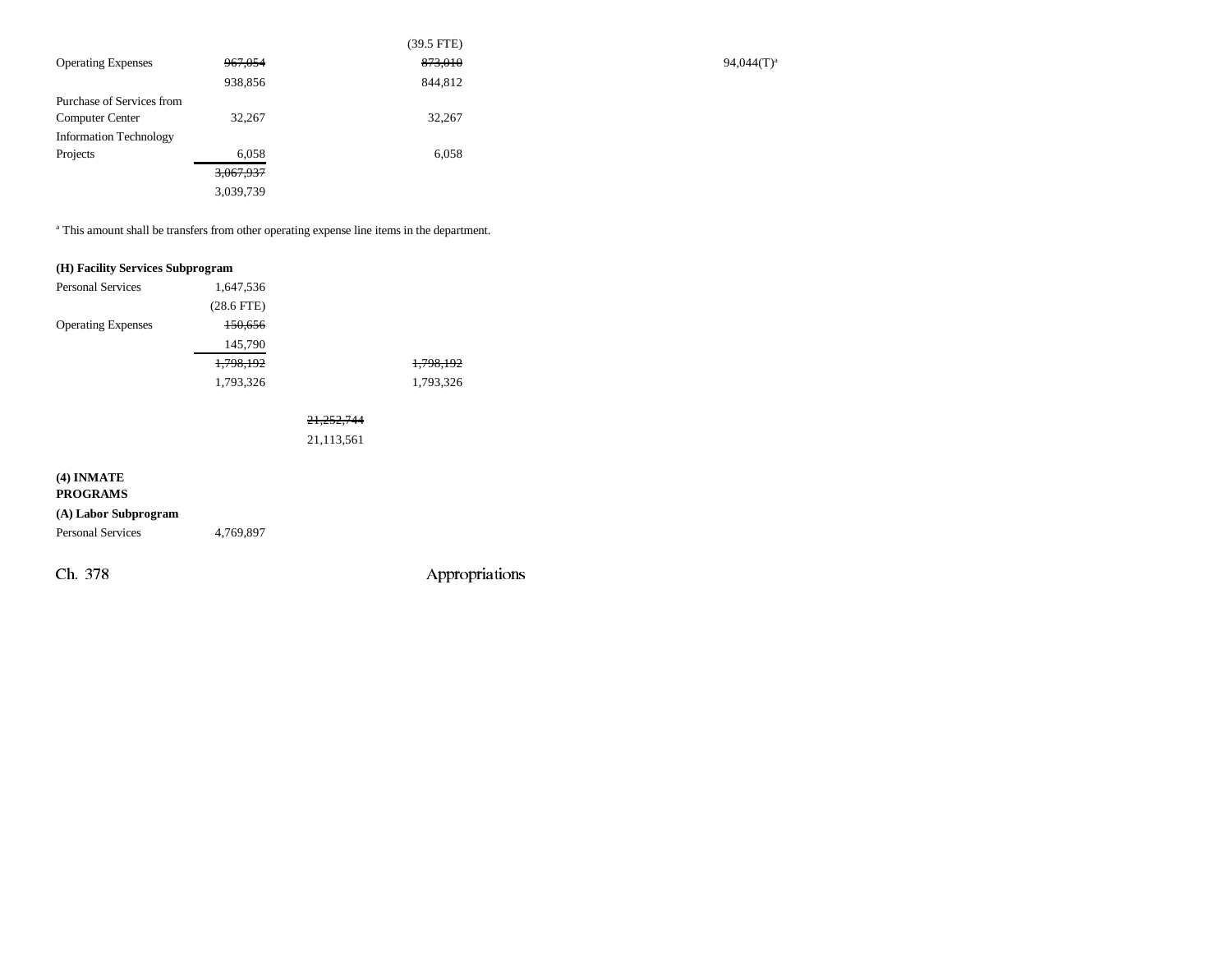| ٠ |  |
|---|--|
|---|--|

# Appropriations

|                                  |                                      |              | APPROPRIATION FROM            |                                                |                      |                                       |                                |
|----------------------------------|--------------------------------------|--------------|-------------------------------|------------------------------------------------|----------------------|---------------------------------------|--------------------------------|
|                                  | <b>ITEM &amp;</b><br><b>SUBTOTAL</b> | <b>TOTAL</b> | <b>GENERAL</b><br><b>FUND</b> | <b>GENERAL</b><br><b>FUND</b><br><b>EXEMPT</b> | CASH<br><b>FUNDS</b> | CASH<br><b>FUNDS</b><br><b>EXEMPT</b> | <b>FEDERAL</b><br><b>FUNDS</b> |
|                                  | $\mathbb{S}$                         | \$           | \$                            | \$                                             | \$                   | \$<br>\$                              |                                |
| <b>Operating Expenses</b>        | $(103.2$ FTE)<br>92,726<br>89,731    |              |                               |                                                |                      |                                       |                                |
|                                  | 4,862,623                            |              | 4,862,623                     |                                                |                      |                                       |                                |
|                                  | 4,859,628                            |              | 4,859,628                     |                                                |                      |                                       |                                |
|                                  |                                      |              |                               |                                                |                      |                                       |                                |
| (B) Education Subprogram         |                                      |              |                               |                                                |                      |                                       |                                |
| <b>Personal Services</b>         | 7,404,710                            |              | 7,404,710                     |                                                |                      |                                       |                                |
|                                  | 7,104,710                            |              | 7,104,710                     |                                                |                      |                                       |                                |
|                                  |                                      |              | $(147.1$ FTE)                 |                                                |                      |                                       |                                |
| <b>Operating Expenses</b>        | 1,080,062                            |              | 20,634                        |                                                | 972,428 <sup>a</sup> | $87,000(T)^d$                         |                                |
|                                  | 1,079,396                            |              | 19,968                        |                                                |                      |                                       |                                |
| <b>Contract Services</b>         | 7,293,748                            |              | 7,293,748                     |                                                |                      |                                       |                                |
|                                  | 6,893,748                            |              | 6,893,748                     |                                                |                      |                                       |                                |
| <b>Education Grants</b>          | 112,287                              |              |                               |                                                |                      | $112,287(T)$ <sup>b</sup>             |                                |
|                                  |                                      |              |                               |                                                |                      | $(1.0$ FTE)                           |                                |
| <b>Vocational Grants</b>         | 655,187                              |              |                               |                                                |                      | $130,000(T)^c$                        | 525,187                        |
| <b>Indirect Costs Recoveries</b> | 4,043                                |              |                               |                                                |                      |                                       | 4,043                          |
|                                  | 16,550,037                           |              |                               |                                                |                      |                                       |                                |
|                                  | 15,849,371                           |              |                               |                                                |                      |                                       |                                |

a Of this amount, \$580,800 shall be from sales revenues earned by vocational programs and \$391,628 shall be from sales revenues earned by the Canteen Operation.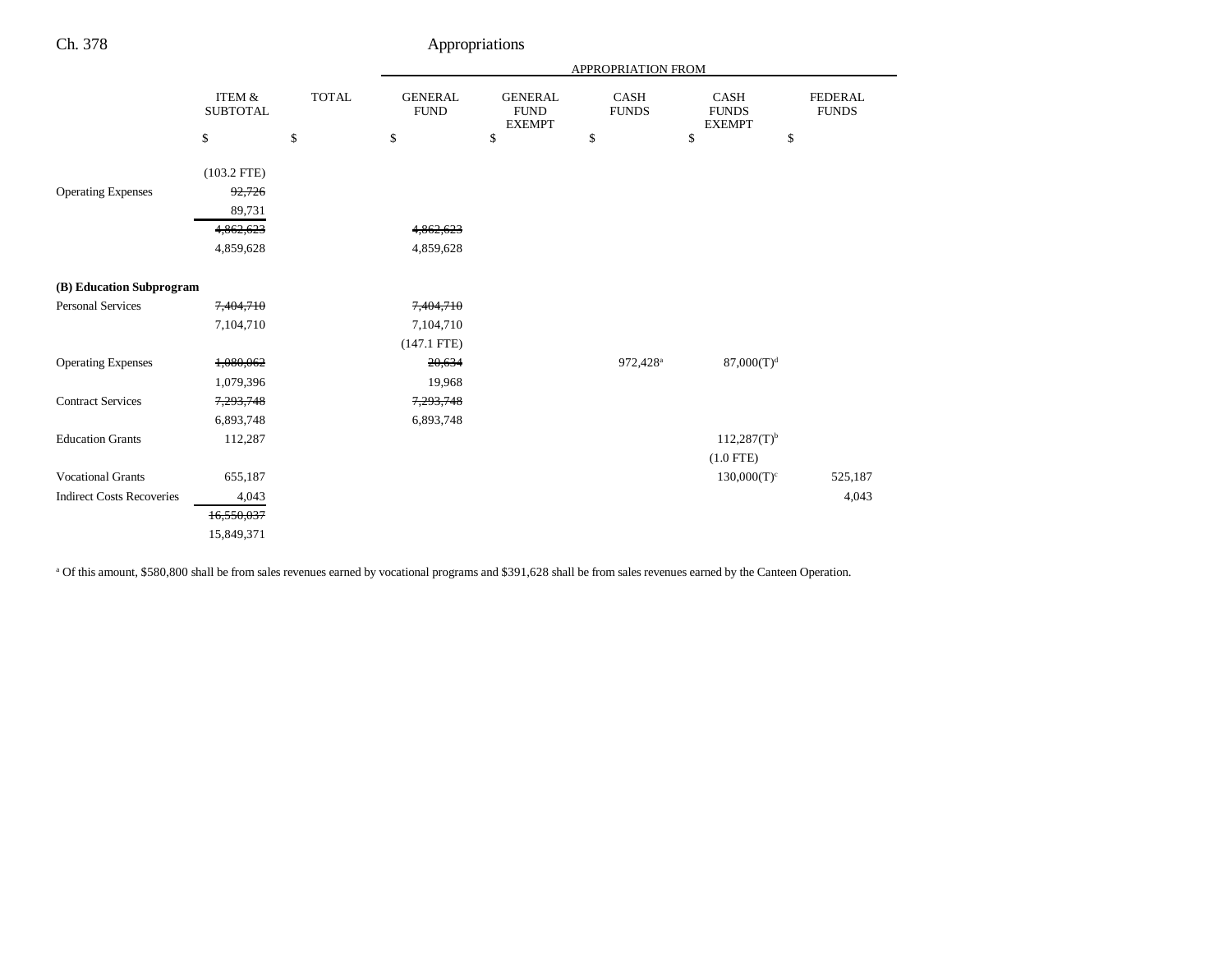**b** This amount shall be from federal funds appropriated to the Department of Education.

<sup>c</sup> This amount shall be from federal funds appropriated to the State Board for Community Colleges and Occupational Education State System Community Colleges.

<sup>d</sup> This amount shall be from sales to other government agencies.

#### **(C) Recreation Subprogram**

| <b>Personal Services</b>  | 5,003,660 | 5,003,660     |                       |
|---------------------------|-----------|---------------|-----------------------|
|                           |           | $(115.3$ FTE) |                       |
| <b>Operating Expenses</b> | 65,319    | 47,578        | $17,741$ <sup>a</sup> |
|                           | 63,782    | 46,041        |                       |
| <b>Contract Services</b>  | 235,610   | 235,610       |                       |
|                           | 5,304,589 |               |                       |
|                           | 5,303,052 |               |                       |

<sup>a</sup> This amount shall be from sales revenues earned by the Canteen Operation.

| (D) Drug and Alcohol Treatment Subprogram |           |                |                      |                             |
|-------------------------------------------|-----------|----------------|----------------------|-----------------------------|
| <b>Personal Services</b>                  | 237.158   | 237,158        |                      |                             |
|                                           |           | $(4.0$ FTE)    |                      |                             |
| Alcohol Treatment                         |           |                |                      |                             |
| Program <sup>12</sup>                     | 739,327   | 639,327        |                      | $100,000(T)^a$              |
| Drug Treatment Program <sup>12</sup>      | 602,333   | 154,173        | $348,160^b$          | $100,000(T)^a$              |
| Drug Offender Surcharge                   |           |                |                      |                             |
| Program                                   | 712,738   |                | 570,379 <sup>b</sup> | $142,359(T)$ <sup>c</sup>   |
|                                           |           |                | $(1.0$ FTE)          |                             |
| <b>Contract Services</b>                  | 3,612,733 | 3,612,733      |                      |                             |
|                                           | 3,362,733 | 3,362,733      |                      |                             |
| <b>Treatment Grants</b>                   | 1,204,840 |                |                      | $1,204,840(T)$ <sup>c</sup> |
| Ch. 378                                   |           | Appropriations |                      |                             |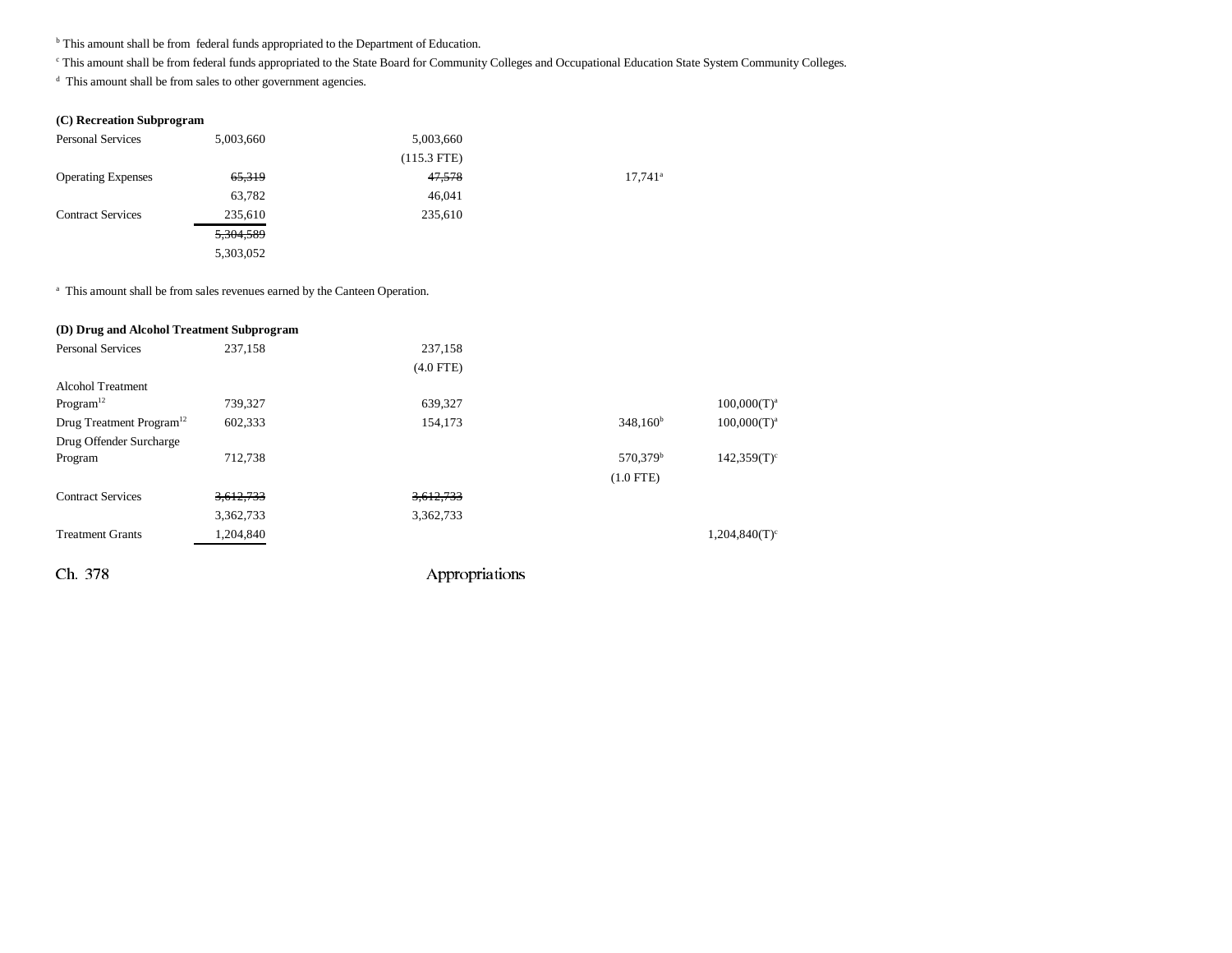|                           |              | <b>APPROPRIATION FROM</b>     |                                                |                             |                                              |                                |  |
|---------------------------|--------------|-------------------------------|------------------------------------------------|-----------------------------|----------------------------------------------|--------------------------------|--|
| ITEM &<br><b>SUBTOTAL</b> | <b>TOTAL</b> | <b>GENERAL</b><br><b>FUND</b> | <b>GENERAL</b><br><b>FUND</b><br><b>EXEMPT</b> | <b>CASH</b><br><b>FUNDS</b> | <b>CASH</b><br><b>FUNDS</b><br><b>EXEMPT</b> | <b>FEDERAL</b><br><b>FUNDS</b> |  |
| \$                        | \$           | S                             | \$                                             | \$                          | \$                                           | ъ                              |  |
| 7,109,129<br>6,859,129    |              |                               |                                                |                             |                                              |                                |  |

<sup>a</sup> These amounts shall be from the Department of Human Services, Health and Rehabilitation Services, Alcohol and Drug Abuse Division.

b These amounts shall be from the Drug Offender Surcharge Fund pursuant to Section 18-19-103(4), C.R.S.

c These amounts shall be from federal funds appropriated to the Department of Public Safety, Division of Criminal Justice.

#### **(E) Sex Offender Treatment Subprogram**

| <b>Personal Services</b>  | 1,978,446 | 1,951,140    | $27,306^{\rm a}$ |
|---------------------------|-----------|--------------|------------------|
|                           |           | $(39.6$ FTE) | $(1.0$ FTE)      |
| <b>Operating Expenses</b> | 322,867   | 322,367      | 500 <sup>a</sup> |
|                           | 312.434   | 311,934      |                  |
| Polygraph Testing         | 191,466   | 191.466      |                  |
|                           | 2,492,779 |              |                  |
|                           | 2,482,346 |              |                  |

 $^{\mathrm{a}}$  These amounts shall be from the Sex Offender Surcharge Fund.

#### **(F) Volunteers Subprogram**

| <b>Personal Services</b>  | 403.135     |  |
|---------------------------|-------------|--|
|                           | $(9.0$ FTE) |  |
| <b>Operating Expenses</b> | 20.199      |  |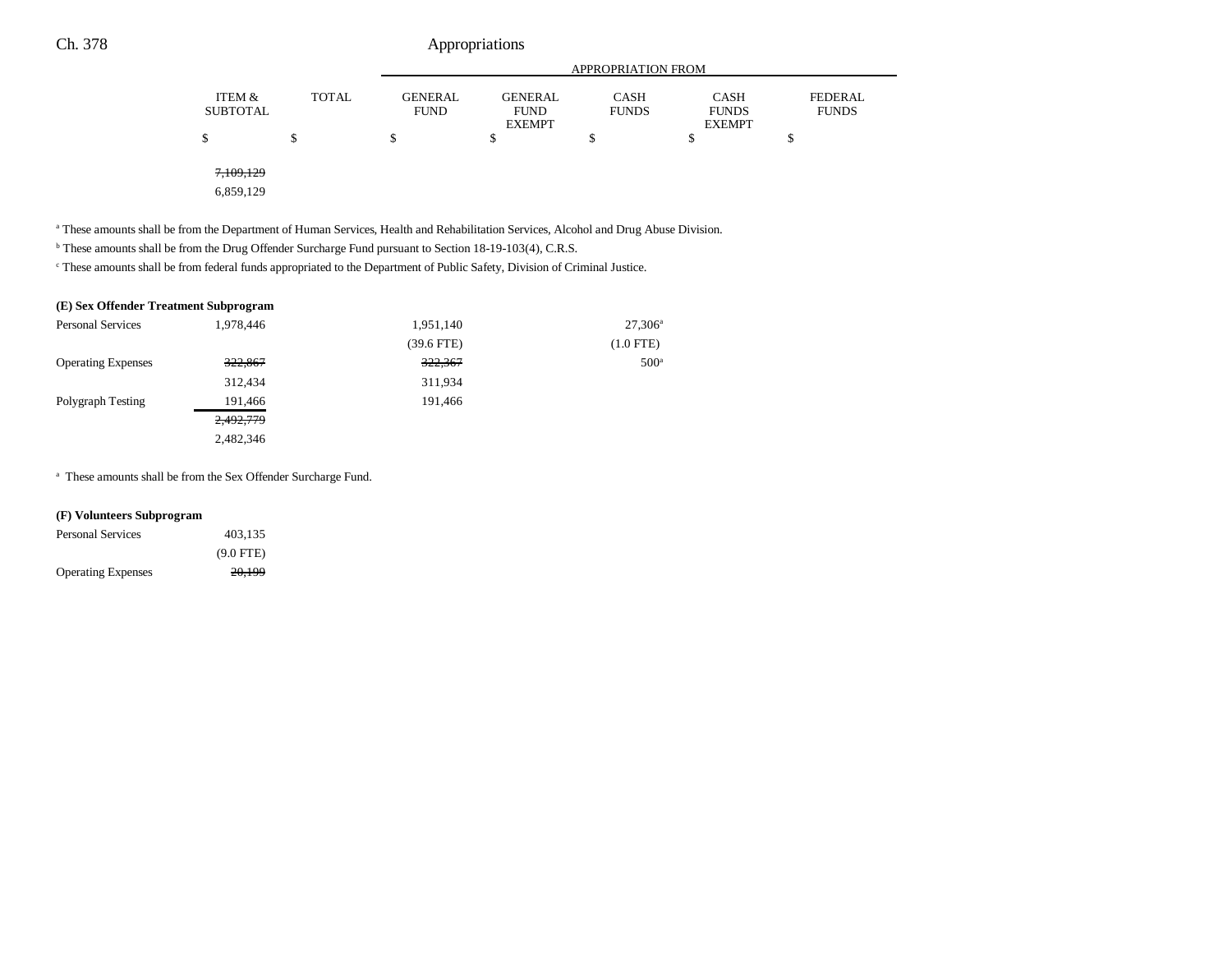|                       | 19.547  |                        |
|-----------------------|---------|------------------------|
| <b>Start-up Costs</b> | 7.516   |                        |
|                       | 430,850 | $430,850$ <sup>a</sup> |
|                       | 430,198 | 430,198                |

<sup>a</sup> Of this amount, \$61,990 is exempt from the statutory limit on state General Fund appropriations pursuant to Section 24-75-201.1 (1)(a)(III)(A), C.R.S.

| (G) Community Reintegration |           |              |                      |
|-----------------------------|-----------|--------------|----------------------|
| Subprogram <sup>13</sup>    |           |              |                      |
| <b>Personal Services</b>    | 594,642   | 594,642      |                      |
|                             |           | $(13.0$ FTE) |                      |
| <b>Operating Expenses</b>   | 49,080    | 49,080       |                      |
|                             | 30,744    | 30,744       |                      |
| <b>Offender Emergency</b>   |           |              |                      |
| Assistance                  | 90,000    | 90,000       |                      |
| <b>Contract Services</b>    | 184,676   | 184,676      |                      |
| Offender Re-employment      |           |              |                      |
| Center <sup>14</sup>        | 549,859   |              | 549,859 <sup>a</sup> |
|                             |           |              | $(1.0$ FTE)          |
| Dress Out                   | 518,585   | 518,585      |                      |
| <b>Start-Up Costs</b>       | 15,132    | 15,132       |                      |
|                             | 2,001,974 |              |                      |
|                             | 1,983,638 |              |                      |

<sup>a</sup> Of this amount, \$216,020(T) shall be from a Federal Drug Control and System Improvement Grant in the Department of Public Safety, Division of Criminal Justice, \$268,839(T) shall be from the federal Welfare-to-Work Block Grant in the Department of Labor and Employment, and \$65,000 shall be from gifts, grants, and donations.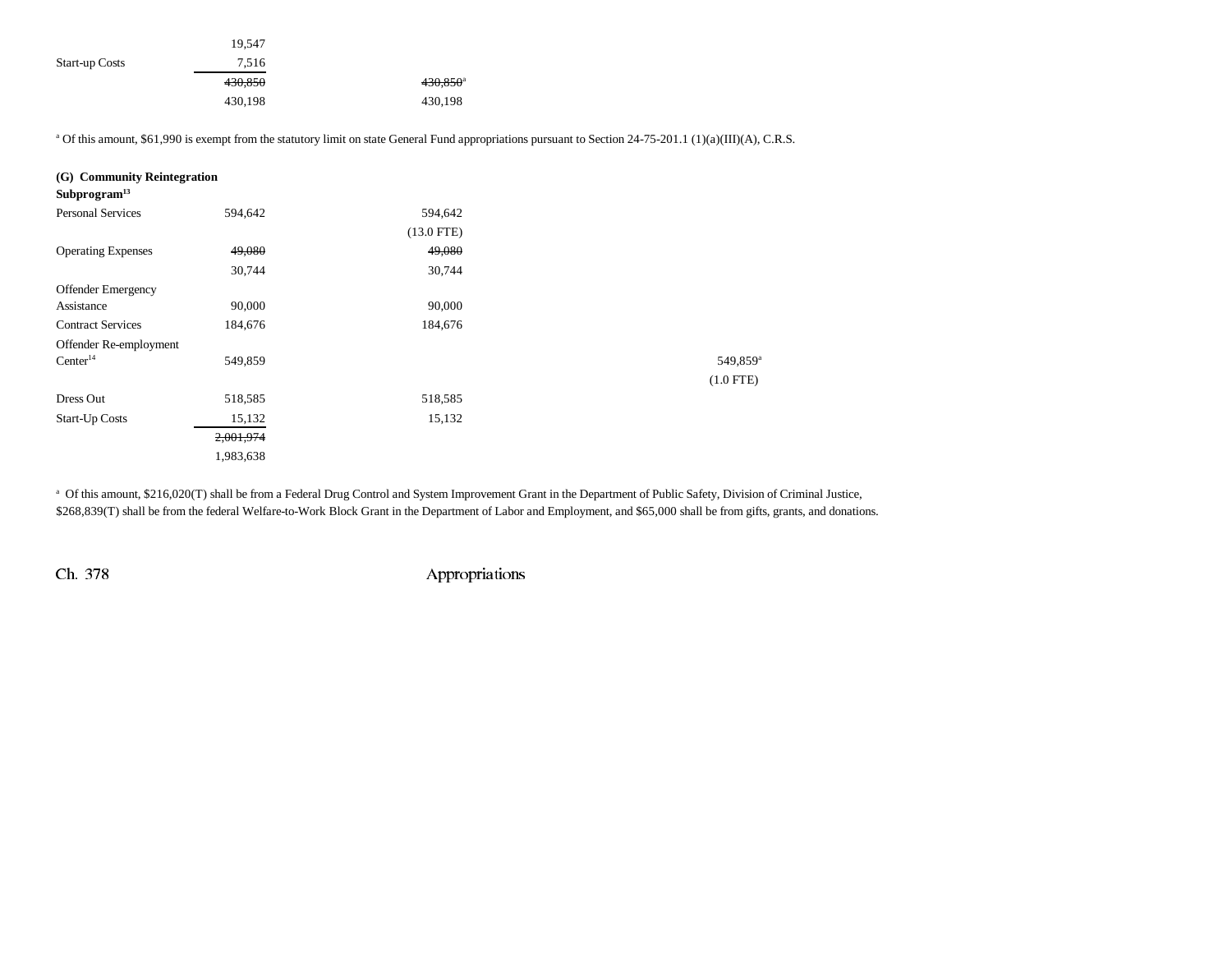Contract Services 597,206

|                                                           |                                      |              | APPROPRIATION FROM            |                                                |                      |                                              |                                |
|-----------------------------------------------------------|--------------------------------------|--------------|-------------------------------|------------------------------------------------|----------------------|----------------------------------------------|--------------------------------|
|                                                           | <b>ITEM &amp;</b><br><b>SUBTOTAL</b> | <b>TOTAL</b> | <b>GENERAL</b><br><b>FUND</b> | <b>GENERAL</b><br><b>FUND</b><br><b>EXEMPT</b> | CASH<br><b>FUNDS</b> | <b>CASH</b><br><b>FUNDS</b><br><b>EXEMPT</b> | <b>FEDERAL</b><br><b>FUNDS</b> |
|                                                           | $\mathbb{S}$                         | \$           | $\$$                          | $\mathbb S$                                    | $\$$                 | \$                                           | $\mathbb{S}$                   |
|                                                           |                                      | 38,751,981   |                               |                                                |                      |                                              |                                |
|                                                           |                                      | 37,767,362   |                               |                                                |                      |                                              |                                |
| (5) COMMUNITY SERVICES                                    |                                      |              |                               |                                                |                      |                                              |                                |
| (A) Parole                                                |                                      |              |                               |                                                |                      |                                              |                                |
| <b>Personal Services</b>                                  | 4,961,476                            |              |                               |                                                |                      |                                              |                                |
|                                                           | (99.8 FTE)                           |              |                               |                                                |                      |                                              |                                |
| <b>Operating Expenses</b>                                 | 634,634                              |              |                               |                                                |                      |                                              |                                |
|                                                           | 614,506                              |              |                               |                                                |                      |                                              |                                |
| Administrative Law Judge                                  |                                      |              |                               |                                                |                      |                                              |                                |
| Services for 61 hours                                     | 6,505                                |              |                               |                                                |                      |                                              |                                |
| <b>Contract Services</b>                                  | 356,635                              |              |                               |                                                |                      |                                              |                                |
| Start-up Costs                                            | 14,423                               |              |                               |                                                |                      |                                              |                                |
|                                                           | 5,973,673                            |              | 5,973,673                     |                                                |                      |                                              |                                |
|                                                           | 5,953,545                            |              | 5,953,545                     |                                                |                      |                                              |                                |
| (B) Parole Intensive Supervision Subprogram <sup>15</sup> |                                      |              |                               |                                                |                      |                                              |                                |
| <b>Personal Services</b>                                  | 1,984,702                            |              |                               |                                                |                      |                                              |                                |
|                                                           | $(43.8$ FTE)                         |              |                               |                                                |                      |                                              |                                |
| <b>Operating Expenses</b>                                 | 262,448                              |              |                               |                                                |                      |                                              |                                |
|                                                           | 254,222                              |              |                               |                                                |                      |                                              |                                |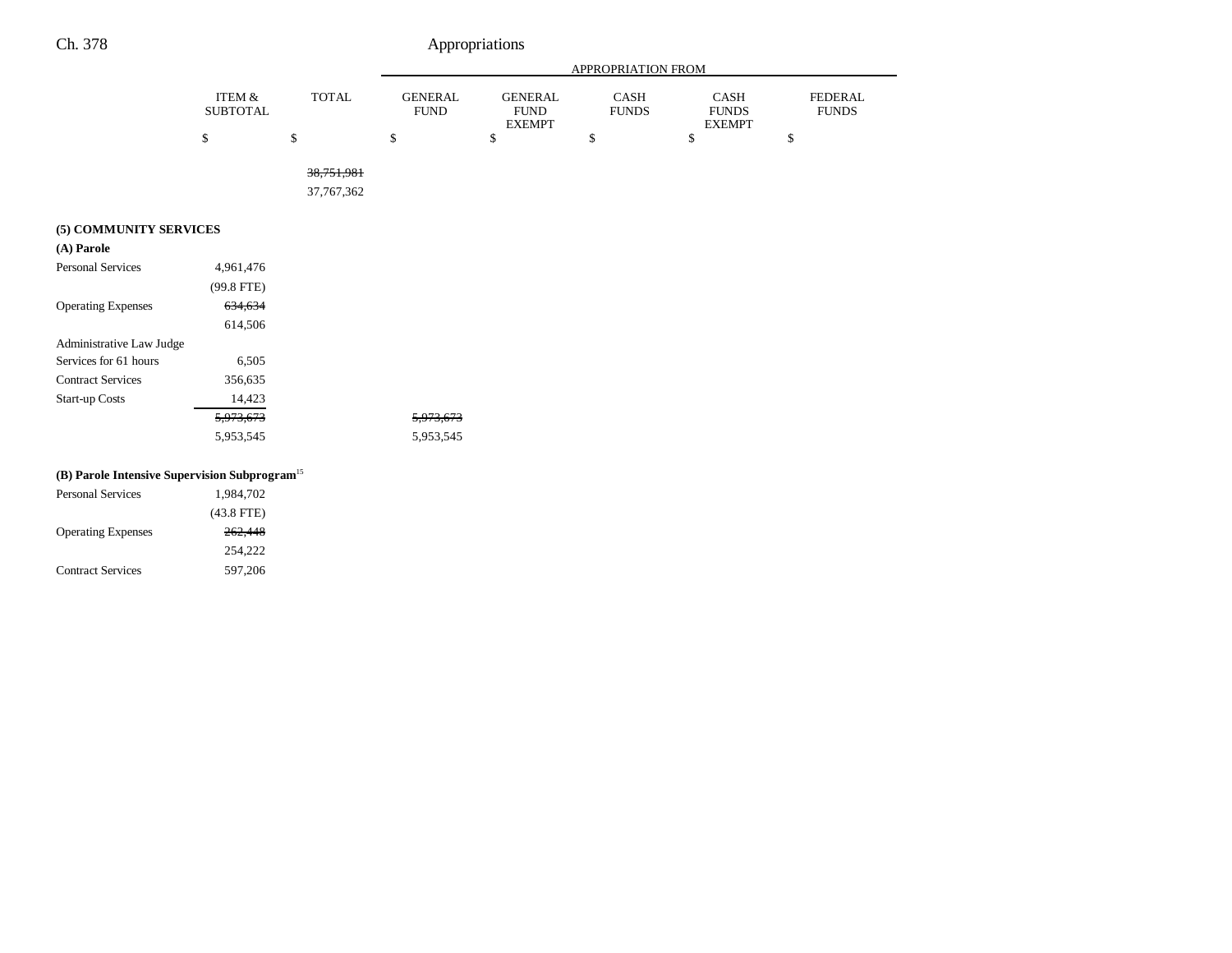| 478,592   |                      |
|-----------|----------------------|
| 73,000    |                      |
| 81.449    |                      |
| 3,477,397 | <del>3,477,397</del> |
| 3.469.171 | 3.469.171            |
|           |                      |

# **(C) Community Intensive Supervision Subprogram**<sup>15</sup> Personal Services 1,887,434

|                           | $(46.5$ FTE) |                      |
|---------------------------|--------------|----------------------|
| <b>Operating Expenses</b> | 482,511      |                      |
|                           | 467,327      |                      |
| <b>Contract Services</b>  | 2,889,988    |                      |
| <b>Start-up Costs</b>     | 62,618       |                      |
|                           | 5,322,551    | <del>5,322,551</del> |
|                           | 5,307,367    | 5,307,367            |

# **(D) Community Supervision Subprogram**

| (1) Community Supervision    |           |                   |
|------------------------------|-----------|-------------------|
| <b>Personal Services</b>     | 1,511,462 | 1,511,462         |
|                              |           | $(30.0$ FTE)      |
| <b>Operating Expenses</b>    | 72.574    | <del>72.574</del> |
|                              | 70.246    | 70.246            |
| Community Mental Health      |           |                   |
| <b>Services</b>              | 305,585   | 305,585           |
| Contract Services for High   |           |                   |
| Risk Offenders <sup>16</sup> | 165,548   | 165,548           |
|                              |           |                   |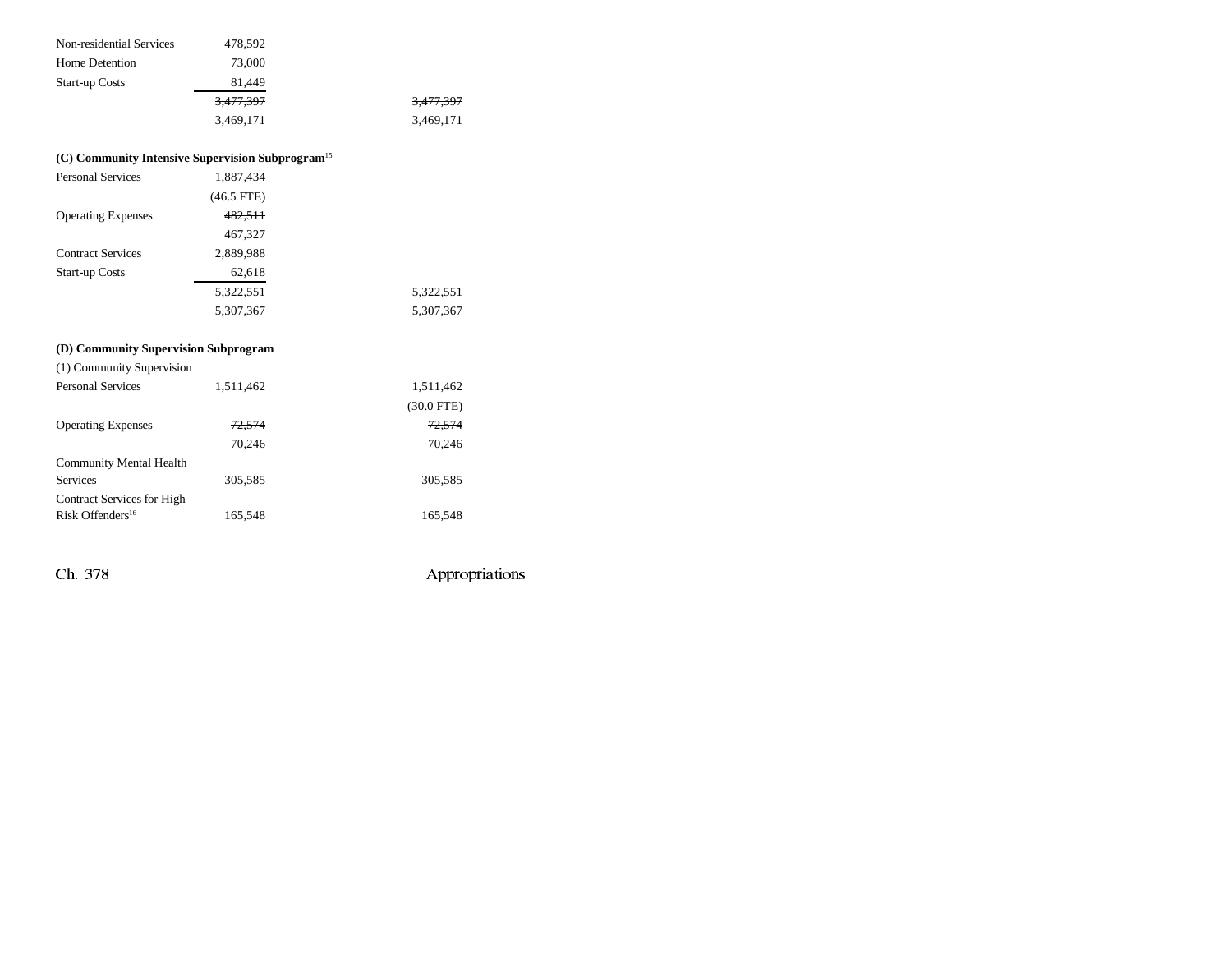÷.

|                              |                           |              | APPROPRIATION FROM            |                                                |                             |                                              |                                |
|------------------------------|---------------------------|--------------|-------------------------------|------------------------------------------------|-----------------------------|----------------------------------------------|--------------------------------|
|                              | ITEM &<br><b>SUBTOTAL</b> | <b>TOTAL</b> | <b>GENERAL</b><br><b>FUND</b> | <b>GENERAL</b><br><b>FUND</b><br><b>EXEMPT</b> | <b>CASH</b><br><b>FUNDS</b> | <b>CASH</b><br><b>FUNDS</b><br><b>EXEMPT</b> | <b>FEDERAL</b><br><b>FUNDS</b> |
|                              | \$                        | \$           | \$                            | \$                                             | \$                          | \$                                           | \$                             |
| <b>Contract Services for</b> |                           |              |                               |                                                |                             |                                              |                                |
| <b>Fugitive Returns</b>      | 32,475                    |              |                               |                                                |                             | $32,475(T)^a$                                |                                |
| <b>Start-up Costs</b>        | 28,880                    |              | 28,880                        |                                                |                             |                                              |                                |
|                              | 2,116,524                 |              |                               |                                                |                             |                                              |                                |
|                              | 2,114,196                 |              |                               |                                                |                             |                                              |                                |
|                              |                           |              |                               |                                                |                             |                                              |                                |

<sup>a</sup> This amount shall be from the Department of Public Safety, Division of Criminal Justice.

| (2) Youthful Offender System Aftercare |              |                       |           |
|----------------------------------------|--------------|-----------------------|-----------|
| <b>Personal Services</b>               | 477,539      |                       |           |
|                                        | $(10.0$ FTE) |                       |           |
| <b>Operating Expenses</b>              | 178,554      |                       |           |
|                                        | 172,995      |                       |           |
| <b>Contract Services</b>               | 1,225,706    |                       |           |
|                                        | 1,125,706    |                       |           |
|                                        | 1,881,799    |                       | 1.881.799 |
|                                        | 1,776,240    |                       | 1.776.240 |
|                                        |              |                       |           |
|                                        |              | <del>18.771.944</del> |           |

18,620,519

# **(7) CORRECTIONAL INDUSTRIES18**